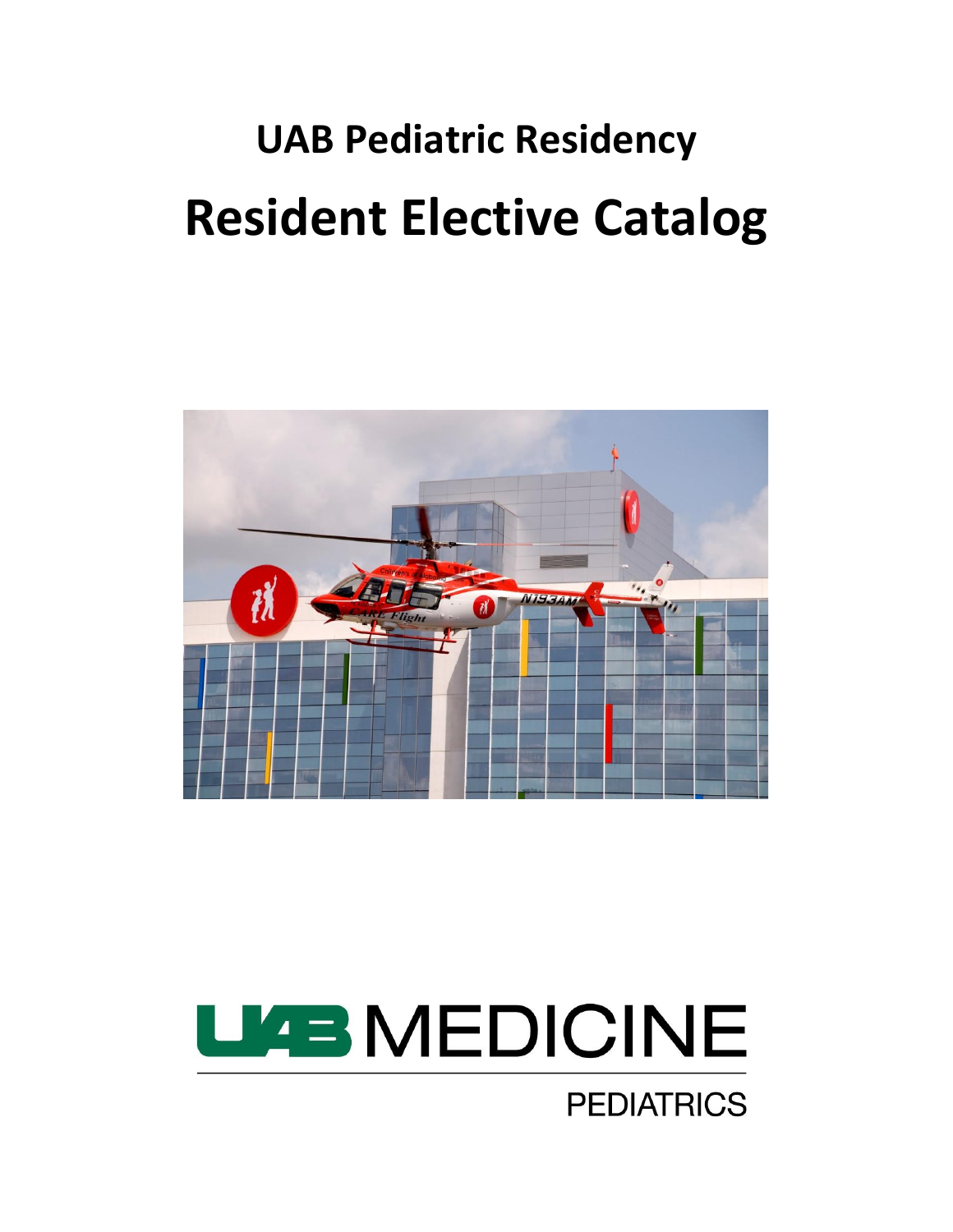# Table of Contents

#### **Rotations:**



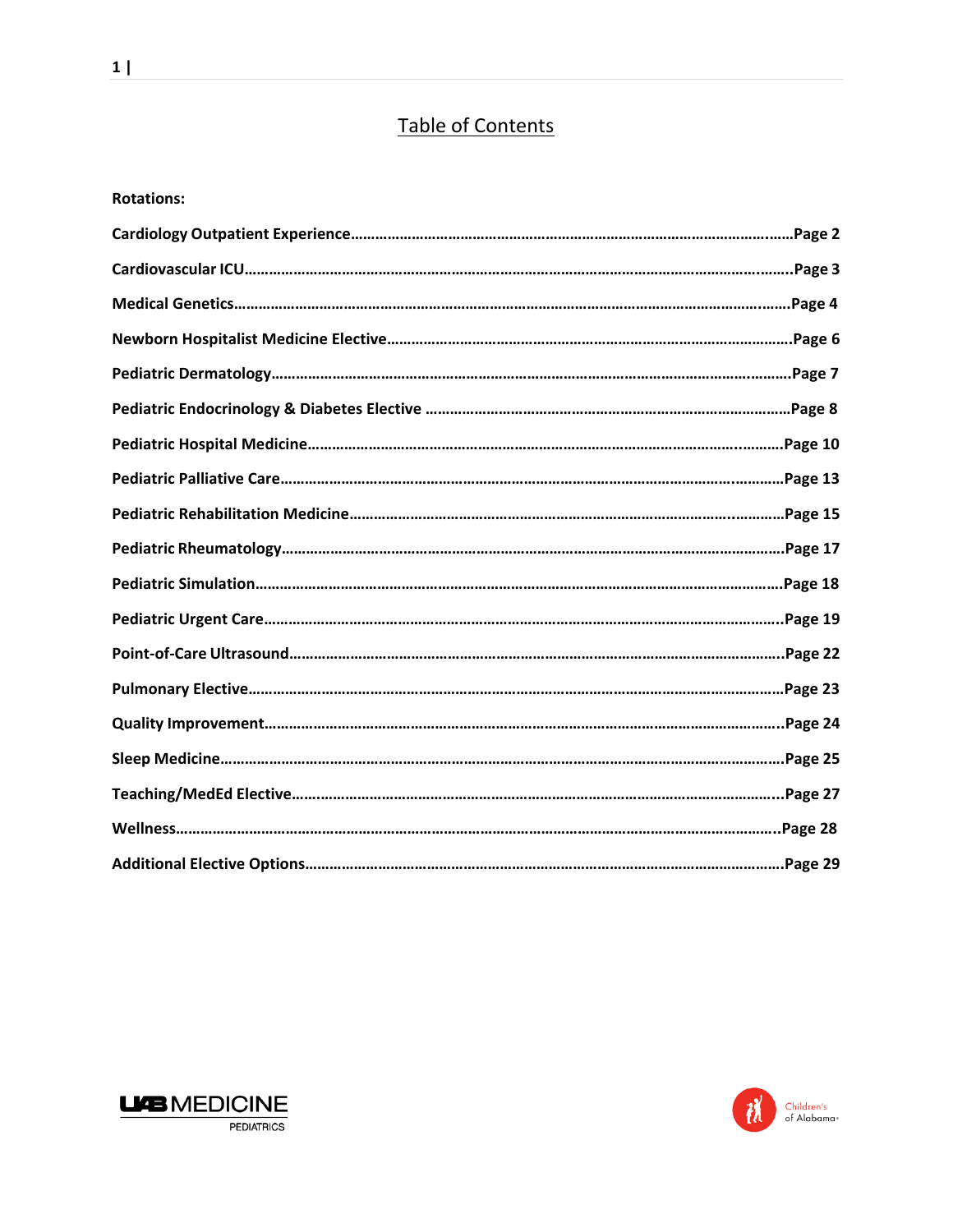## **Cardiology Outpatient Experience**

**Blocks Available**: All **Minimum Weeks**: 2

**Contact**: Camden Hebson (faculty), Robb Romp (faculty)

#### **Course Description**

Designed specifically for residents who want to fine-tune their clinic evaluation of cardiac patients as well as new patients with cardiac complaints. This includes those interested in primary care who desire to improve their capability of evaluating these patients and deciding to refer for consultation or not. Focuses of the rotation include improving EKG interpretation, evaluating heart murmurs, and learning about potential cardiac complaints, including chest pain, palpitations, syncope, and dyspnea, and when to refer these patients to a cardiologist. Assessment of the known patient with congenital heart disease in clinic will also take place, with focus on maintenance of health. Beside time in clinic, didactic teaching will include sitting in on our formal teaching conferences during the week as well as lectures from the faculty based on Dr. Walt Johnson's textbook, Pediatric Cardiology – The Essential Pocket Guide. During clinic, residents will team up one on one with faculty to see patients and facilitate learning. EKG reading will be based on the EKGs in the hospital each day, and will also be one-on-one with faculty. Time on the consult service is not part of this rotation and instead is a role of the resident on the standard rotation.

#### **Typical schedule**

8 am – AM clinic begins. Women and Infants Center. Suite 9100 Noon – Pediatric noon conference 1 pm – Read EKGs with inpatient attending. Ben Russell Bldg.,  $4<sup>th</sup>$  floor, Cath Interpretation Rm 2-4 pm – PM clinic. WIC 9100

#### **Conferences**:

Feel free to attend conferences (all in the CVICU conference room, 4<sup>th</sup> floor, Ben Russell Bldg.)  $\rightarrow$  Tuesday 7:30a Echo/Cath conference, Wednesday 7:30 Core Conference, Friday 7a Surgical Planning conference

#### **Suggested reading**

Dr. Johnson's cardiology textbook (see above), which is given to every resident on the rotation

#### **Linked Experiences**

Residents interested in cardiology can also consider this rotation, as well as the standard 4-week block that includes time on the consultation service.



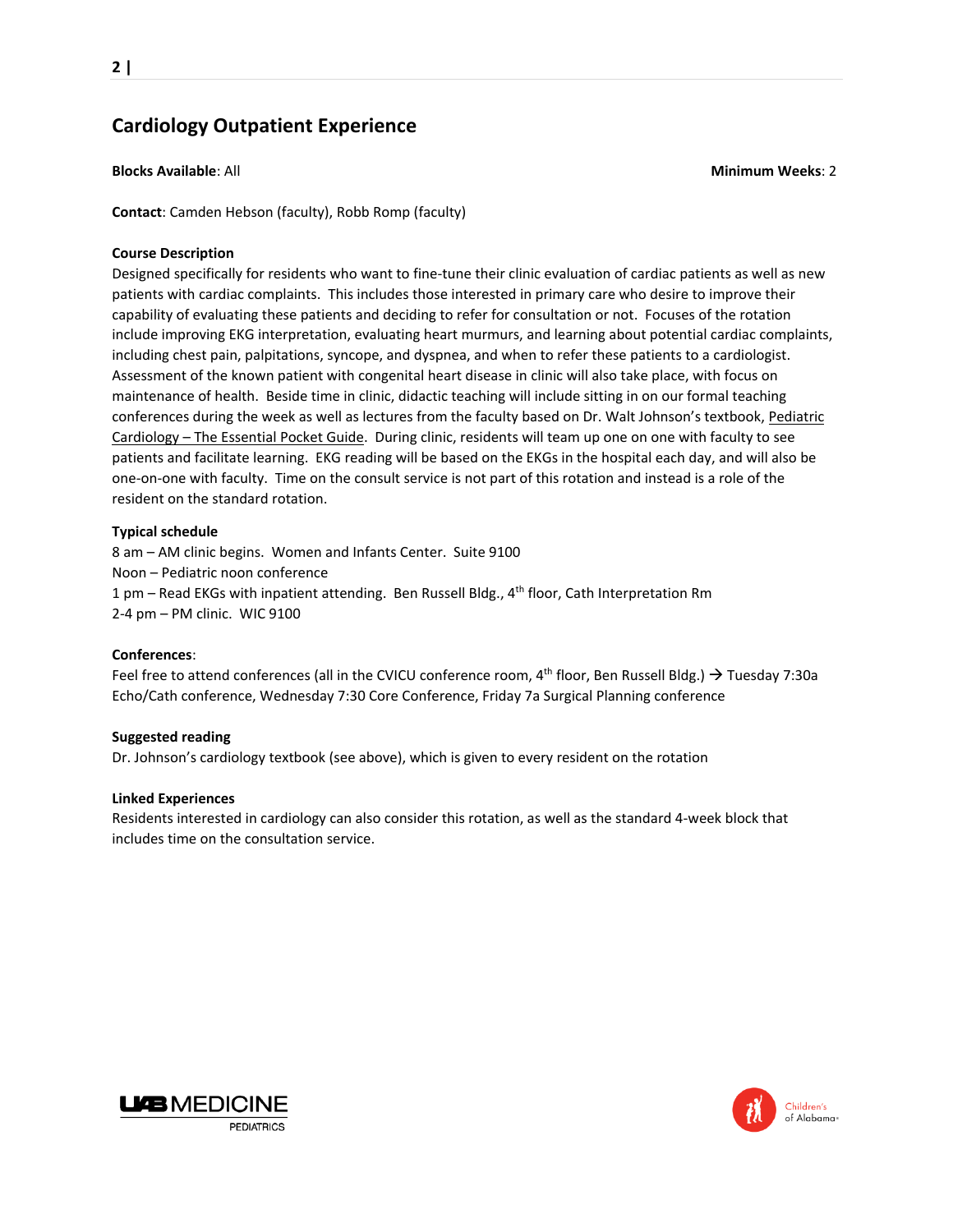## **Cardiovascular ICU Elective**

#### **Blocks available**: All **Minimum Weeks**: 2

**Contact**: Leslie Rhodes (faculty), Santiago Borasino (faculty)

#### **Course Description**

Designed for residents interested in critical care, neonatology, and cardiology. Focuses for the month include the care of critically ill children after heart surgery, as well as patients with active arrhythmias, cardiomyopathy, preoperative patients, etc. Residents will join the CVICU team for morning conferences, rounds in the CVICU, and ICU specific meetings and conferences throughout the day. Residents are expected to see patients, not merely shadow. Topics covered during the month will include low cardiac output, cardiac lesion-specific perioperative care, mechanical ventilation strategies in cardiac patients, CVICU pharmacology including anti-arrhythmics and vasoactive drips, and management of multi-organ system dysfunction after heart surgery. Separate opportunities, including time in the simulation lab, will depend upon the lab's schedule. Opportunities for procedures is not guaranteed and instead will be at the discretion of the CVICU attending. No CVICU call is necessary during the month, but if you want to take call you are welcome to.

#### **Typical schedule**

7 am – Morning/ICU conference (CVICU conference room, 4th floor, Ben Russell Bldg.) 8 am – CVICU rounds Noon – Pediatric noon conference 1-4 pm – CVICU for new post-op patient care, ongoing ICU care, teaching

#### **Conferences**:

\*Note conferences – attendance per CVICU attending (all in the CVICU conference room, 4th floor, Ben Russell Bldg.) Tuesday 7:30a Echo/Cath conference, Wednesday 7:30 Core Conference, Friday 7a Surgical Planning conference

#### **Suggested reading**

Discuss with attending on service

#### **Linked Experiences**

Residents interested in cardiology can consider this rotation, as well as the standard 4-week block that includes time on the consultation service.



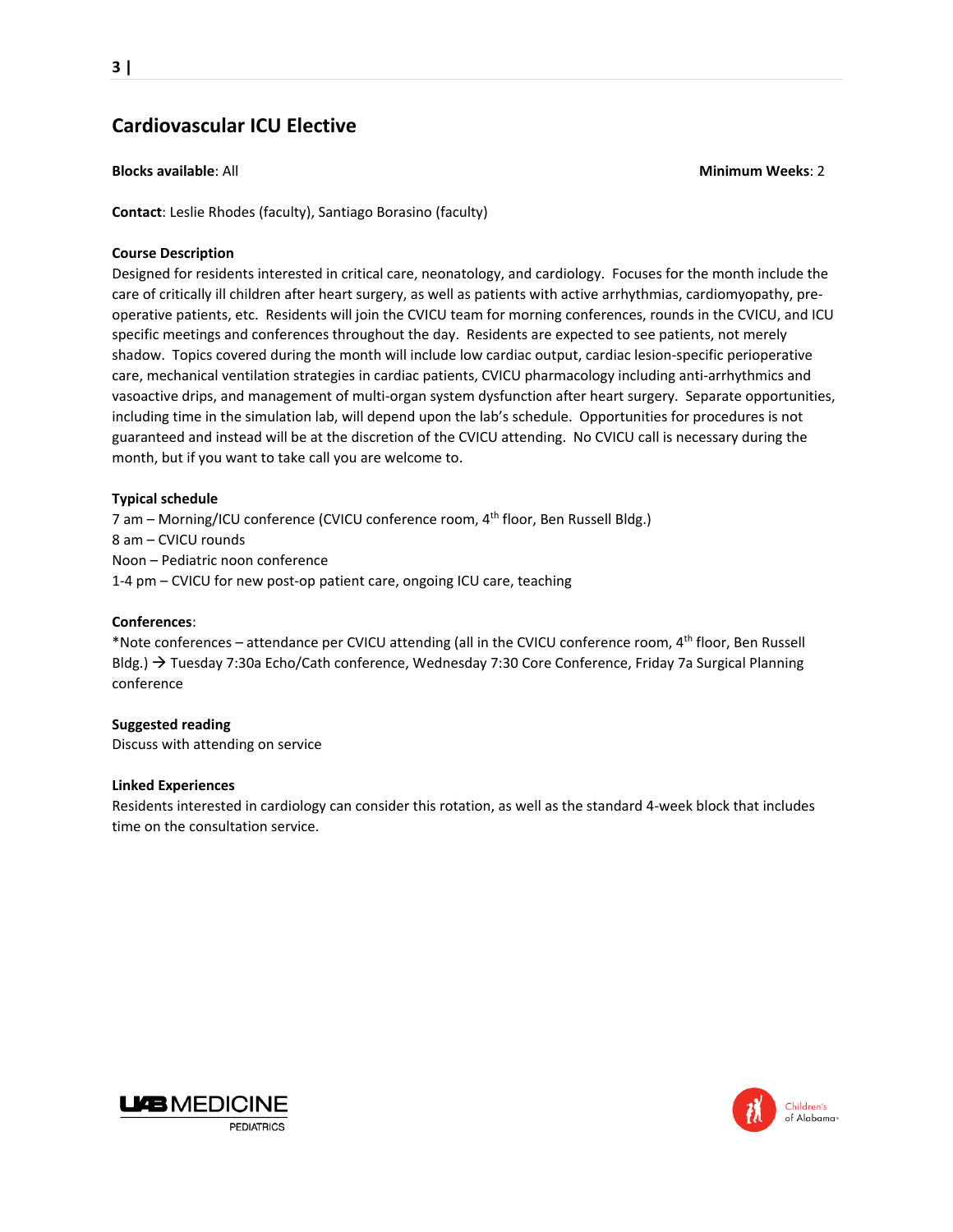### **Medical Genetics**

**Blocks Available**: All **Minimum Weeks**: 1

**Contact: Nat Robin (faculty)** 

#### **Course Description**:

Residents will attend a variety of genetics clinics, including pediatric genetics, metabolic genetics, and various subspecialty and multidisciplinary clinics (e.g., cleft and craniofacial clinic; Marfan Syndrome clinic; pediatric cancer genetics; Neurofibromatosis clinic; Turner Syndrome clinic). Residents will also participate in the in-patient consultation service with the on-call resident. Lastly, residents will attend the didactic conferences

#### **Goals and Objectives with ACGME Core Competencies**:

1. Patient Care: provide family-centered care that is development- and age-appropriate, compassionate, and effective for the treatment of health problems and the promotion of health a. Participate in the care of patients with known or suspected genetic disorders. This involves reviewing patient data, performing history, family history, and physical examinations, gathering and interpreting results, and presenting patients to attendings and residents. b. Identify abnormal dysmorphologic physical findings, and distinguish between minor and major anomalies. c. Learn the signs and symptoms that would prompt suspicion for an inborn error of metabolism or genetic syndrome. d. Know the basic evaluation of a patient with a suspected inborn error of metabolism e. Know the basic evaluation of a patient with a suspected genetic syndrome.

2. Medical Knowledge: understand the scope of established and evolving biomedical, clinical, epidemiological, and social-behavioral knowledge needed by a pediatrician; demonstrate the ability to acquire, critically interpret, and apply this knowledge to patient care a. Know the rationale for the evaluation plan for a patient with a known or suspected genetic condition. b. Know the limitations and strengths of each form of genetic testing - chromosome analysis, chromosomal microarray, FISH, single gene sequencing, NextGen sequencing, and genomic sequencing. c. Demonstrate the ability to use online databases to assist in making a genetic diagnosis

3. Interpersonal Skills and Communication: demonstrate interpersonal and communication skills that result in information exchange and partnering with patients, their families, and professional associates a. Demonstrate the ability to communicate with patients and families in an effective and appropriate manner in obtaining history and family history, discussing the assessment and plan for management, and providing counseling. b. Understand the role of genetic counselors and other healthcare professionals in the evaluation and management of genetic patients. c. Communicate clinical information – e.g., possible diagnoses, genetics test results, with patients, families, and other healthcare professionals

4. Practice-based Learning and Improvement: demonstrate knowledge, skills, and attitudes needed for continuous self-assessment, using scientific methods and evidence to investigate, evaluate, and improve one's patient care practice a. Identify areas of improvement in one's own knowledge, techniques, and interpersonal skills as it pertains to medical genetics b. Identify 1 or more topics to review in depth, and discuss with the attending and/or resident

5. Professionalism: demonstrate a commitment to carrying out professional responsibilities, adherence to ethical principles, and sensitivity to diversity a. Demonstrate respect, integrity, and compassion in relationships with patients, families, and colleagues b. Notify the appropriate person if you will not be on time to your assigned activity (clinic, conference)

6. Systems-based Practice: understand how to practice high-quality health care and advocate for patients within the context of the health care system a. Know how genetic services are integrated in multidisciplinary care teams.



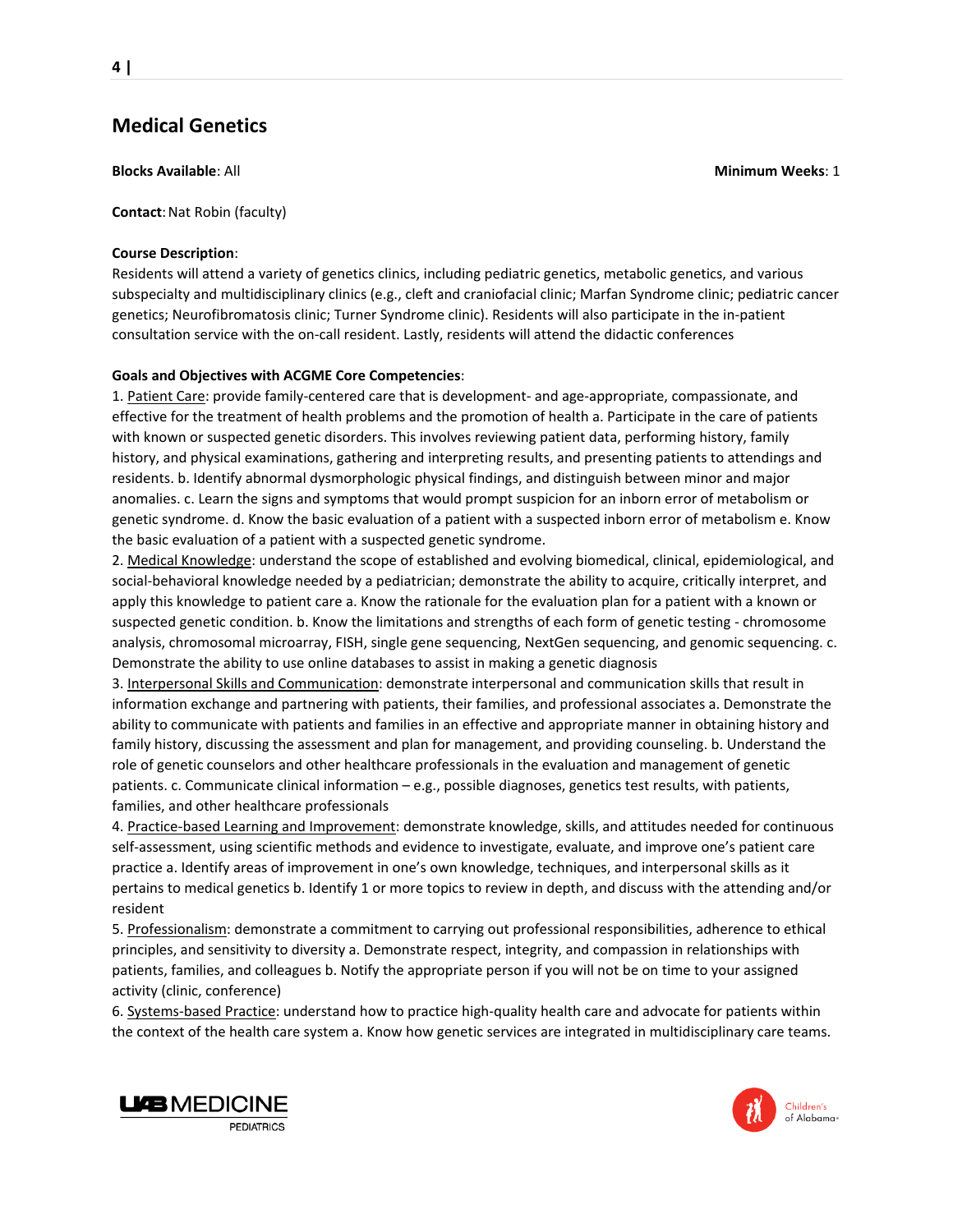b. Learn how to advocate for a patient /family in terms of obtaining genetic testing or other services. c. Know how to refer patients to the appropriate clinical or research program

#### **Typical Schedule**:

Varies depending on the day, but typical days will be clinic in the AM, rounding on consults in afternoon. Some days will have AM and PM clinic, and other days will have PM conferences.

#### **Conferences**:

Every Tuesday 4PM: Genetics Grand Rounds (Volker Hall, Lecture room C); 4th Tuesday 8AM: Radiology Conf (both required)

#### **Recommended resources/reading**:

We will provide several articles/book chapters to read during the rotation

#### **This elective may be of particular interest for those interested in**:

Neurology; Behavior and Development; Neonatology



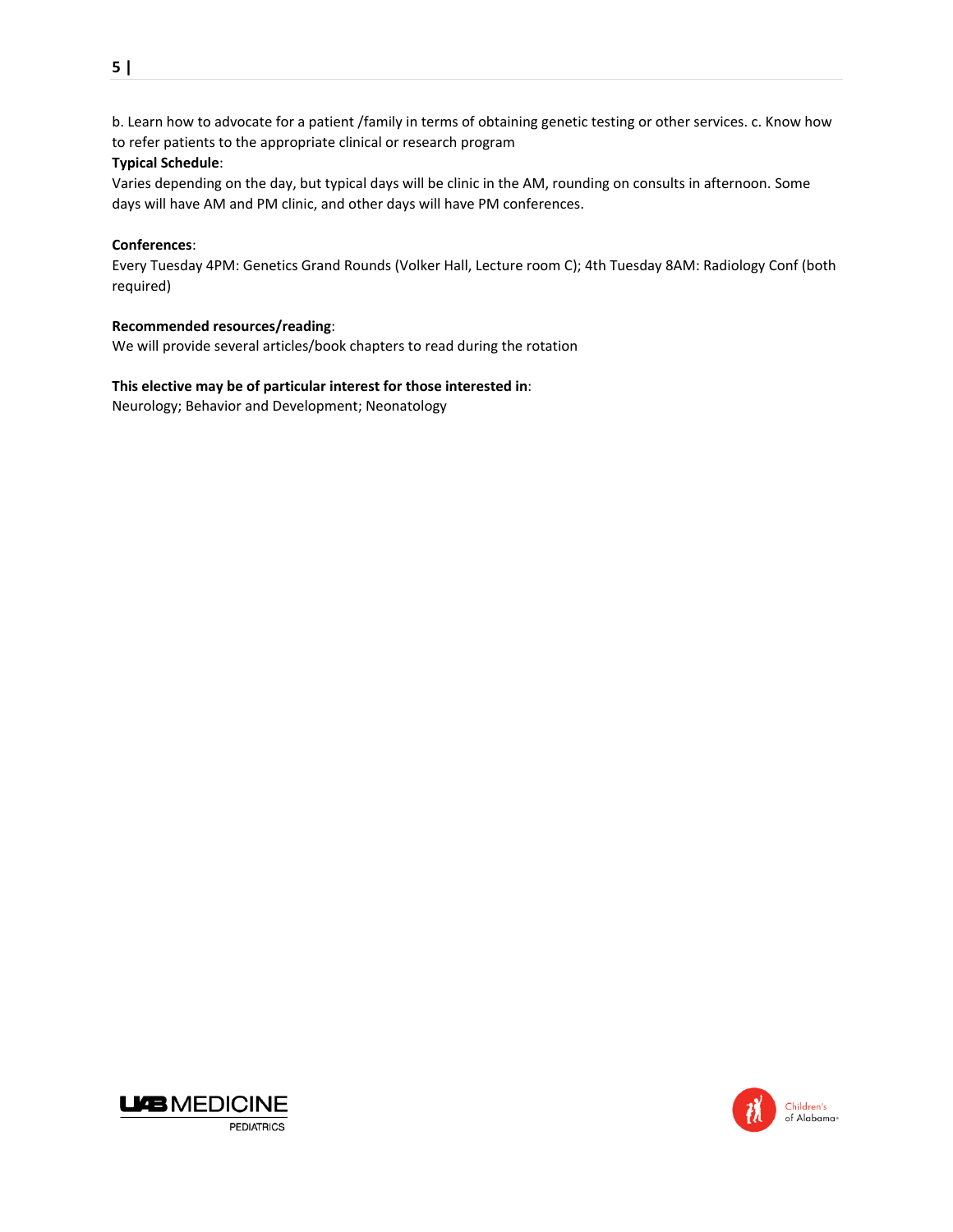## **Newborn Hospitalist Medicine Elective**

#### **Blocks Available: All Minimum Weeks: 2**

**Contact**: Adnan Haque (faculty)

#### **Course Description:**

This rotation is designed for residents interested in going into primary care who would like to review the diagnosis and management of newborn patients and would like practice in acting as an attending under supervision. Residents will be assigned patients and be responsible for coordinating care, making decisions, placing orders and scheduling their day in order to run their service independently, checking in with their assigned attending to confirm management. This will also be an opportunity for residents to review their circumcision procedure skills with attending supervision in preparation for independent practice.

#### **Requirements:**

This rotation is available only for second, third, and fourth year residents.

#### **Educational Goals and Objectives:**

- 1. Review diagnosis of common newborn pediatric conditions and develop an understanding of which conditions require inpatient management.
- 2. Create a schedule to review and see all assigned patients in a thorough and efficient manner.
- 3. Formulate plans to manage common newborn conditions such as hyperbilirubinemia, opiate withdrawal, and neonatal HIV exposure.
- 4. Review the steps for circumcisions and develop a comfort for independently performing the procedure.

#### **Typical Schedule:**

8 AM - Pre-round and gather data on patients

9 AM- See all patients and develop plan with families,

- 10 AM Review patients with attending and schedule circumcisions and other procedures for the day
- 1 PM See new patients, follow up on patient-care responsibilities, touch base with attending
- 3 PM- Review patients with intern signing out, update sign out, see new patients born before 3 pm

#### **This elective may be of particular interest for those interested in:**

This rotation will be helpful for residents interested in going into primary care, particularly those who envision themselves working in a nursery.



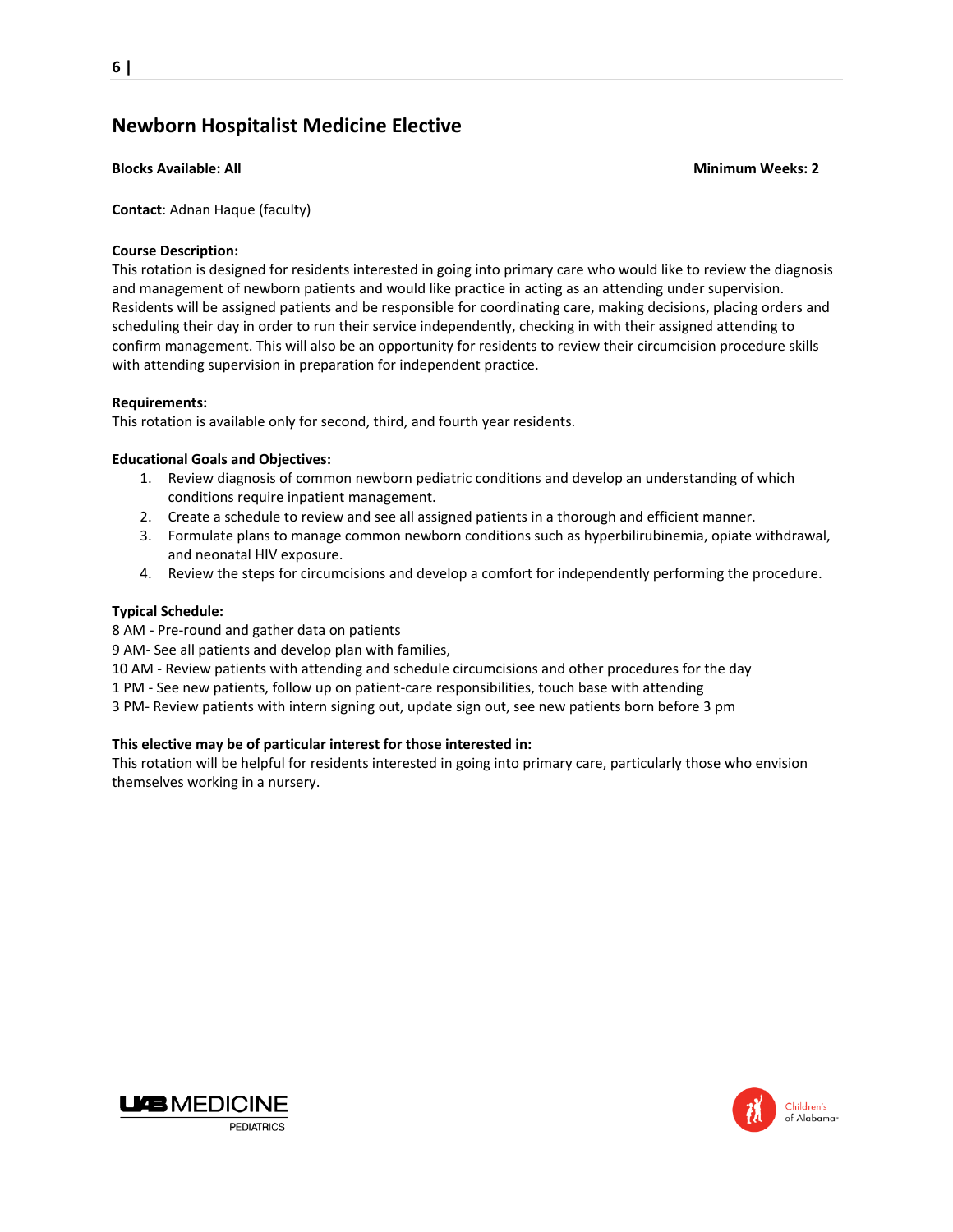## **Pediatric Dermatology**

**Blocks Available**: All **Minimum Weeks**: 1

**Contact**: Amy Theos (faculty)

#### **Course Description**:

The elective in pediatric dermatology is ideal for residents planning a career in general pediatrics, but is open to anyone looking to learn more about skin disorders. During the rotation, the resident will observe a wide variety of skin problems from common (atopic dermatitis, acne, hemangiomas, etc.) to rare (neoplasms, genetic disorders, autoimmune disorders, etc.) and every clinic is different. The resident will also have the opportunity to perform certain dermatologic procedures, including cryotherapy and skin biopsies.

#### **Educational Goals and Objectives:**

- (1) Diagnose common pediatric skin disorders.
- (2) Accurately describe primary skin lesions using proper dermatologic terms.
- (2) Formulate basic treatment plans for common pediatric skin disorders.
- (3) Identify patients who require dermatology referral.

#### **Typical Schedule**:

Clinics are held in Clinic D at Children's South. The schedule is: Mondays 8:15-12:00 and 1:00-5:00, Wednesdays 8:15-12:00, Thursdays 8:15-12:00, and Fridays 8:15-12:00 (no clinic on 3rd Friday of each month). If interested the resident could observe laser treatment and local procedures on the 1st and 4th Tuesday of each month.

#### **Recommended resources/reading**:

Hurwitz Clinical Pediatric Dermatology is a good reference text and is available in clinic. Residents are expected to complete a set of online dermatology modules (www.pedsderm.net/resources/for-primary-care-physicians) during the rotation.

#### **This elective may be of particular interest for those interested in**:

General Pediatrics



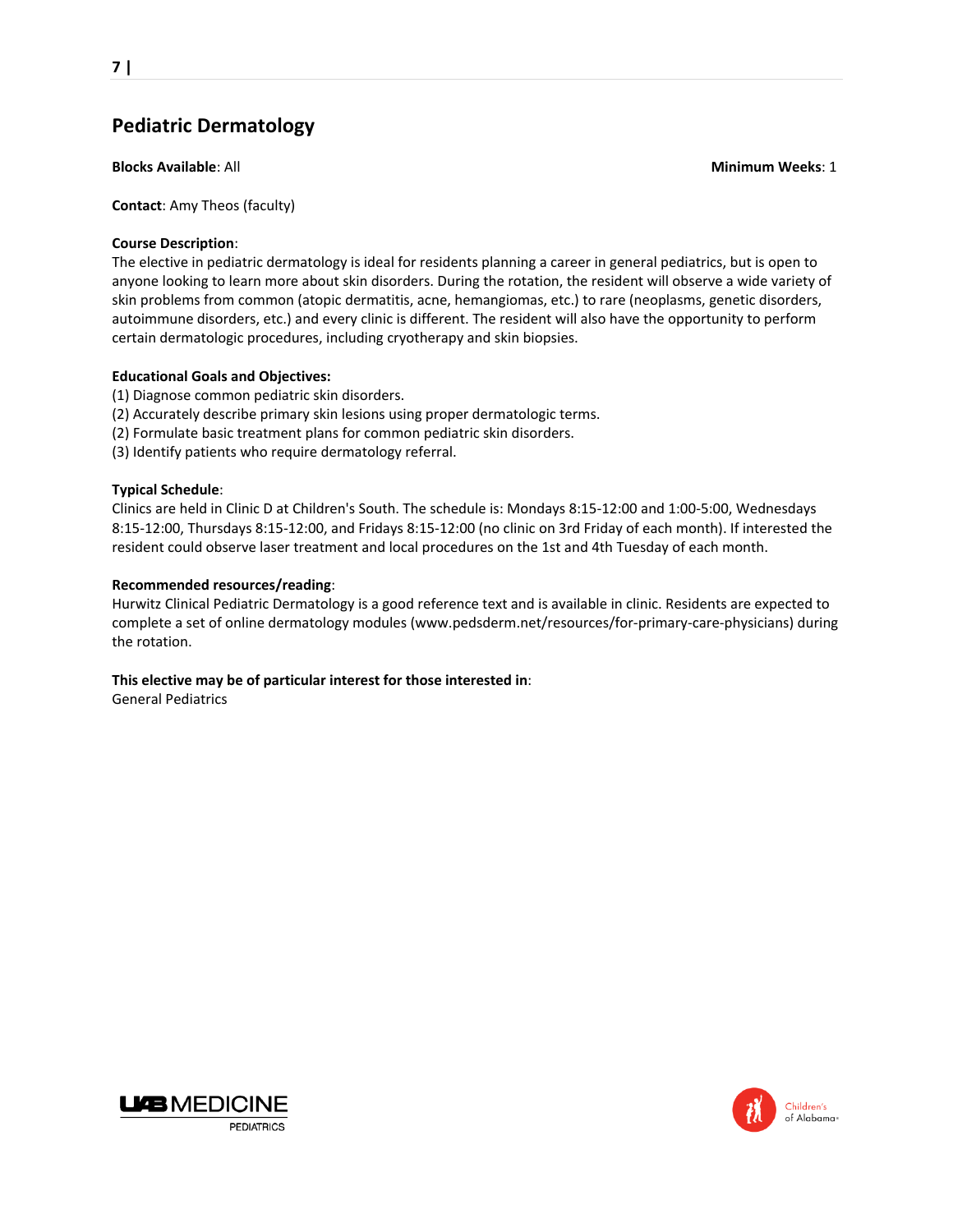## **Pediatric Endocrinology & Diabetes Elective**

**Blocks Available:** The elective will be offered when fellow is on research months, thus resident will need to email Leen Matalka [\(leenmatalka@uabmc.edu\)](mailto:leenmatalka@uabmc.edu) prior to elective month to discuss availability. If resident is interested in just clinic time for their elective, availability is for all blocks**. Minimum Weeks:** 1

**Contact:** Leen Matalka (fellow)

#### **Educational Goals and Objectives:**

Endocrine is a comprehensive multidisciplinary service and clinics vary in patient disease and complexity. Regardless of what field of practice resident is interested in pursuing after residency, a strong endocrinology understanding is tremendously important to build a competent and knowledgeable general pediatrician. The elective time will focus on outpatient Endocrinology clinics and topics.

- 1. Expand knowledge of common outpatient pediatric endocrinology conditions
- 2. Gain proficiency and confidence in performing a detailed endocrine-related history and physical examination, including Tanner staging, necessary for detection of common endocrine findings
- 3. Develop a systematic approach to the diagnostic workup, including appropriate ordering and interpretation of endocrine labs
- 4. Gain expertise in synthesis of clinical data to formulate problem lists, differential diagnoses, and medical decision making for common endocrine conditions
- 5. Participate in interdisciplinary outpatient management of chronic endocrine conditions, such as insulindependent diabetes, Turner syndrome, metabolic bone, and transgender care

#### **Typical Schedule:**

Residents can either spend elective time strictly in clinics, including diabetes clinic/high-risk clinic and other various endocrine clinics (outlined below). The other option is for residents to choose between one week or two weeks elective time with combination of clinic time and one-on-one lecture time. The typical day would include half day in clinic (either morning or afternoon), and the other half day is spent going through specific endocrine lectures, including puberty, thyroid, adrenal gland, lipid, calcium and bone, and diabetes. If resident chooses to do one week on endocrine elective, then most lecture time will be focused on endocrine topics. If resident is interested in two weeks, the second week will be specifically for diabetes, including diabetes classes with the clinical diabetes educators (CDEs).

Endocrine clinics focus on, but are not limited to, the following: adrenal gland disorders, abnormalities of bone metabolism, calcium disorders, carbohydrate disorders and hypoglycemia, diabetes (type 1, type 2, and insulin pump therapy), disorders of puberty, growth problems, lipid disorders in children, metabolic bone diseases, newborn screening for thyroid and adrenal disorders, pituitary gland disorders, thyroid disorders, Turner clinic, transgender care, and water and electrolyte disorders.

If resident has specific interests within endocrinology, we will try out best to maximize their exposure for those specific interests.

#### **Conferences:**

Divisional meeting on Thursdays 11am-12pm; via Zoom Fellow's didactics are optional, but are usually on Tuesdays 12pm-1pm; in person or via zoom



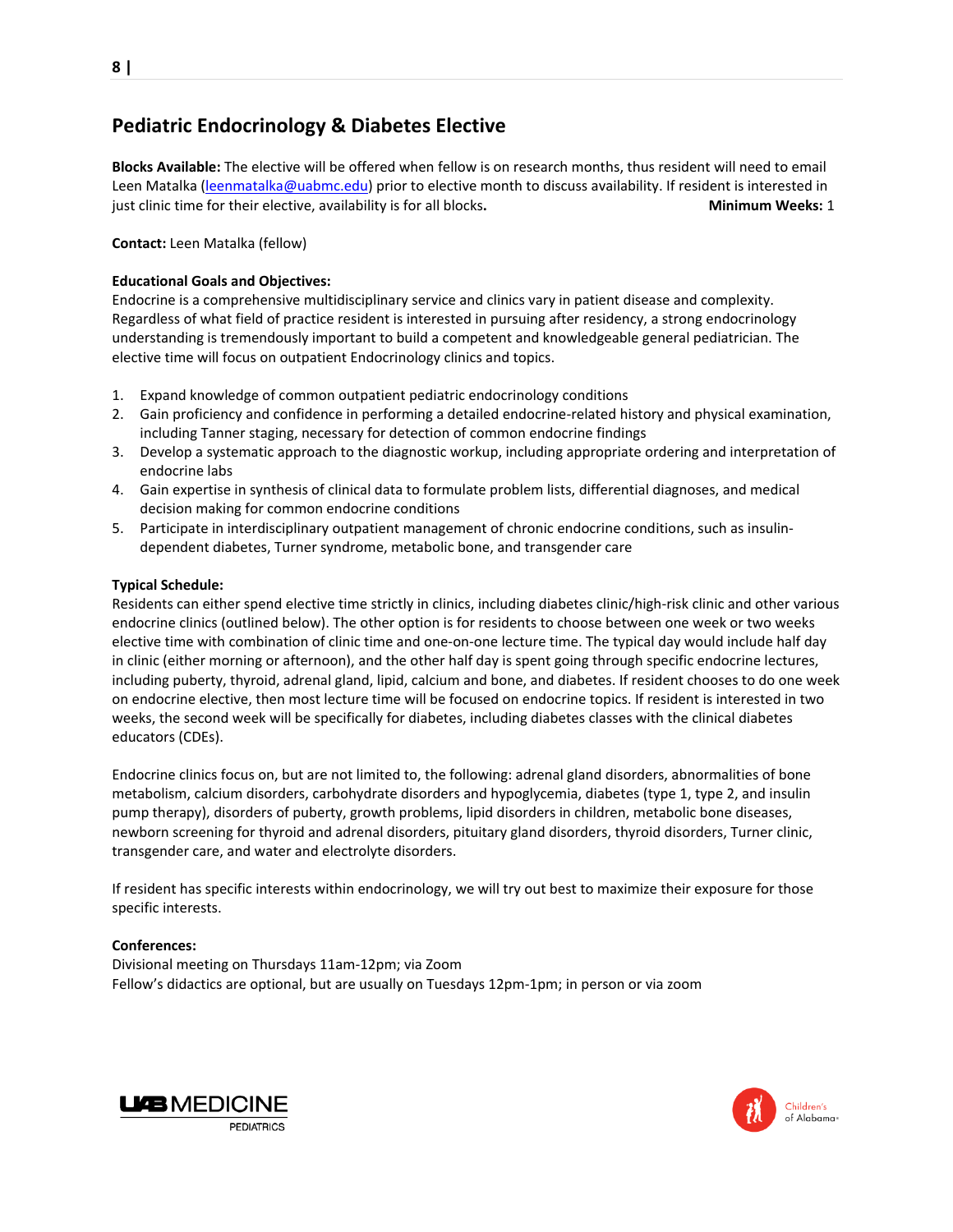#### **Recommended resources/reading**:

Topic specific articles are uploaded on Guidebook under Endocrinology rotation.

#### **This elective may be of particular interest for those interested in**:

The elective in pediatric endocrinology is ideal for residents interested in a career in endocrinology, residents planning a career in general pediatrics or hospitalist medicine, and residents looking to learn more about endocrinology as preparation for the General Pediatrics Board Exam.



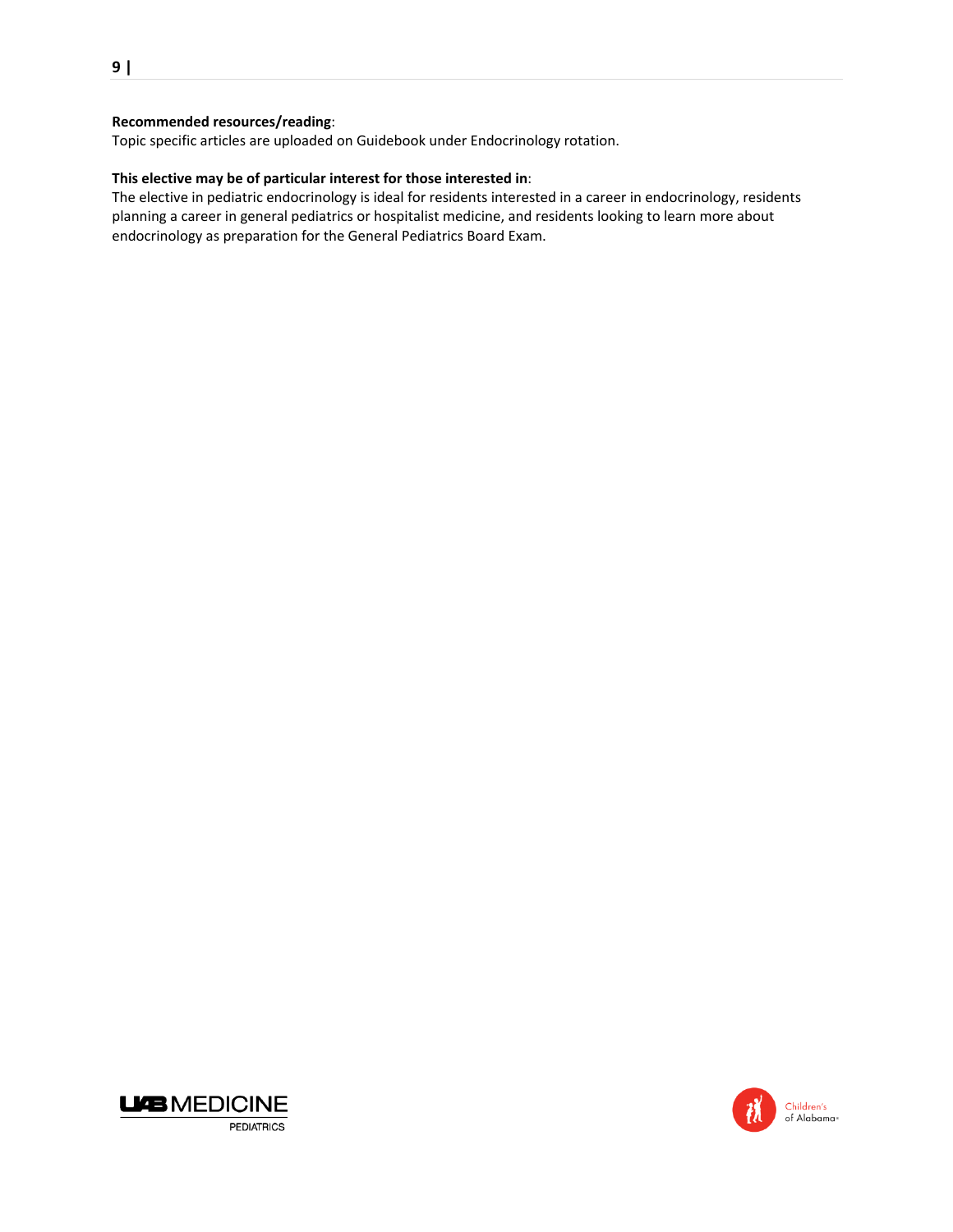## **Pediatric Hospital Medicine**

**Blocks Available**: The rotation will be offered only when there is a Silver Team, which often (though not always) excludes the month of June. July-May should be available. **Minimum Weeks**: 1

**Contact**: Lauren Nassetta (faculty)

#### **Educational Goals and Objectives**:

Residents will be able to:

- Define and demonstrate the clinical and administrative responsibilities of a pediatric hospitalist including:
	- Attention to quality of care, including
		- 1. Length of stay
		- 2. Family and patient satisfaction
		- 3. Incorporation of current evidence based practice
	- **•** Effective communication with
		- 1. Silver team members
		- 2. Nurses & other care providers
		- 3. Patients, and families
		- 4. Consultants
		- 5. Primary care providers
		- 6. Satisfactory transitions of care
- Bill, code, and document as a pediatrician caring for inpatients
- Demonstrate evidence of curiosity and a plan for life-long learning
- Demonstrate the ability to advocate for patients and families by focusing on
	- Family healthcare needs
	- Systems based improvements

#### **Typical Daily Schedule**:

7:00-

-Get check-out from overnight attending regarding cross-cover and new patients admitted

7:00-8:00

-Computer/paper pre-rounds (gather data).

-No need to see patients prior to rounds unless they require immediate evaluation.

-Check on, tuck in, complete admission for patients incompletely admitted between 5-7am (with attending help).

-Any admissions to Silver team between 7-8 so long as it will not interfere with Morning Report attendance.

8-8:30

-Morning Report (M-F)

- 8:30-11:00
	- -Rounds with attending.

-Residents will have primary responsibility for interview, exam, developing plan, and discussing plan with family. Attending will remain quiet unless asked for advice or as needed to confirm resident's plan. -Attending should stand at computer and put orders in while resident speaks with family.



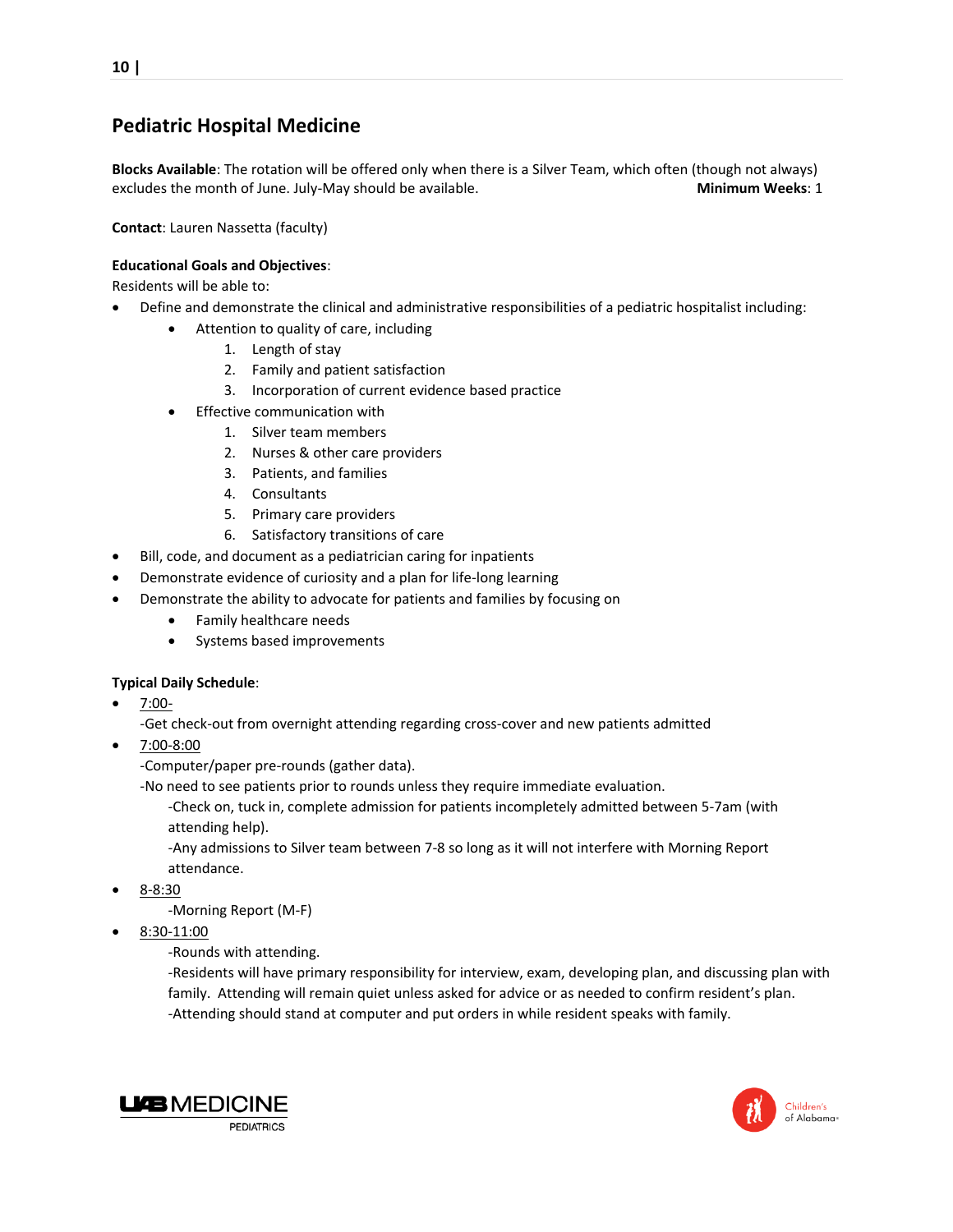#### 11:00-12:00

-Run list with attending.

-Divide up tasks between resident and attending. For the most part, resident should have the more educational tasks (patient care, decision making, discussing plans with consultants), and attending will take less educational tasks.

12:00-1:00

-Noon conference, Grand Rounds, or Friday Lunch

-Attending will cover "pages" and begin any admissions that cannot wait until 1pm.

1:00-5:00: Afternoon responsibilities:

-Follow-up on patient-care responsibilities

-Recheck all patients (divide list with attending)

-Run list/touch base with attending regarding work done and needing to get done during the day -Provide care/answer pages from nurses. If this becomes burdensome for resident and impairs good patient care or resident education, attending may take these calls for hours or afternoons at a time. -Ensure quality transitions of care for patients being discharged from the hospital. This will often mean speaking with the primary care providers.

-Admit patients assigned to Silver between 1 and 3pm.

-Resident will have opportunity to perform procedures on Silver patients

-Documentation:

-Resident and attending will divide up documentation such that resident gets good experience with documentation, but documentation tasks do not distract from patient care.

-Because the attending is not independently examining each patient, the resident will likely need to document at least the physical exam for each patient he/she sees, but attending will complete other parts of notes when needed.

-The attending will read and give feedback on resident documentation, with an emphasis on improving efficiency while preserving required content (B- notes).

#### 5:00

-Check out to overnight attending.

-Attending will do check out 2 nights per week.

#### **Conferences**:

- Simulation: Attend the PHM sim session of at least 1 PHM team and act as the fellow or attending.
- PHM Educational Conferences in PHM conference room or via zoom
	- a. Wednesdays 3-4pm: Usually educational sessions. 1/month will be business meeting that resident is not expected to attend.
	- b. Thursdays 1pm (after Grand Rounds): case discussions (fellows and faculty present difficult cases for discussion, education, help)
- Access to self-directed material and attending-driven education regarding coding/billing, QI, other topics specific to PHM but applicable to other inpatient subspecialty practice

#### **Requirements prior to enrollment**:

Residents should have completed at least 1 month as an upper level on PHM prior to this experience.

**This elective may be of particular interest for those interested in**:



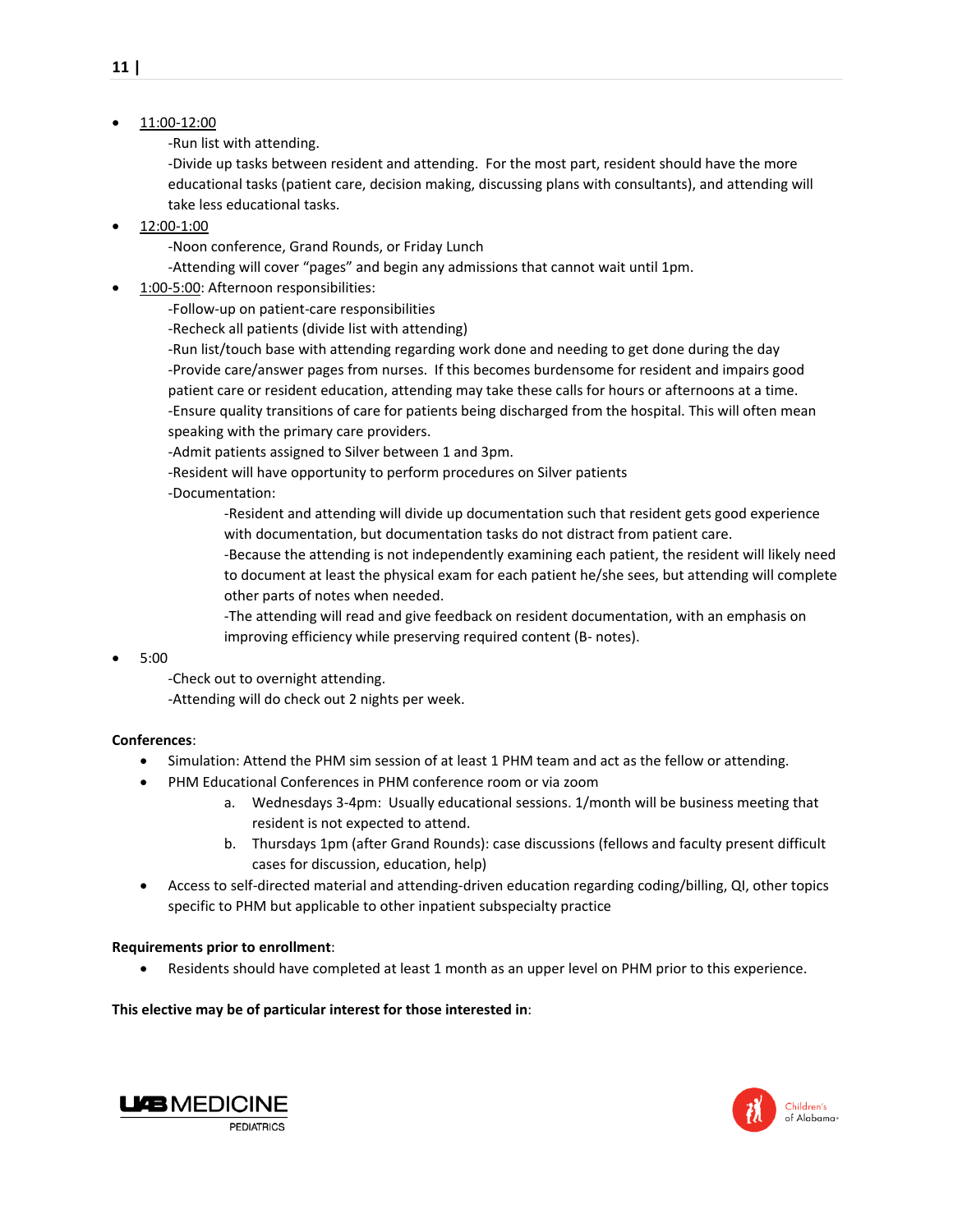**12 |** 

 While this rotation will be of particular benefit to residents interested in inpatient pediatrics, the skills, particularly those around communication, billing, documentation, and transitions of care will be valuable for any pediatric trainee.



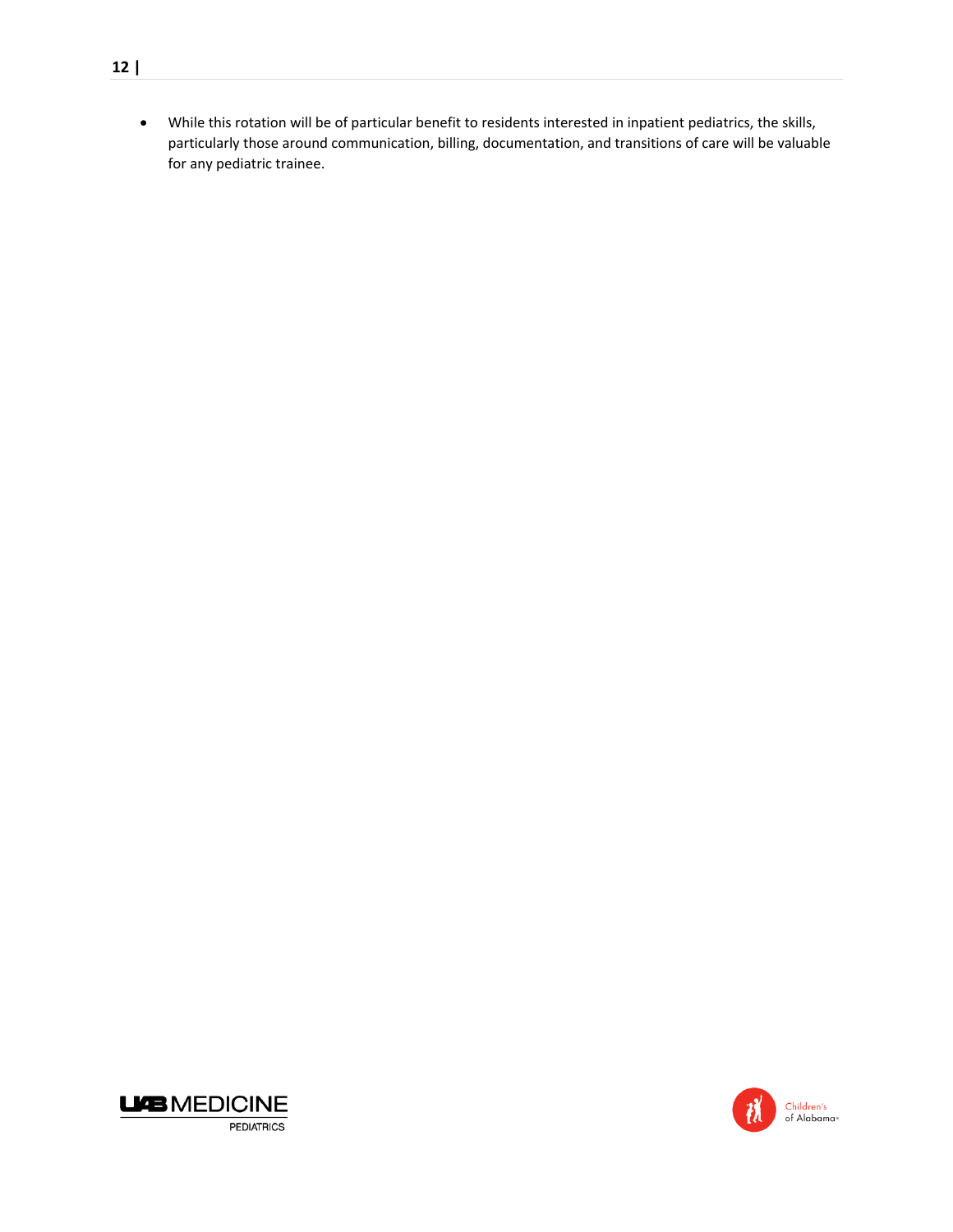# **Pediatric Palliative Care**

**Blocks Available**: All but there is a limit of two learners at a time (including fellow). **Minimum Weeks**: 1

**Sponsoring Division**: UAB Division of Geriatrics, Gerontology & Palliative Care

**Contact**: Ashley Nichols (faculty)

#### **Course Description**:

Rotation is predominantly with our consult team @ COA where we see a variety of patients with both acute illness/injury and chronic complex illness to support patients, families and teams with complex symptom management as well as support with difficult decision-making. There is some opportunity to have focus with our embedded teams in Cardiology or Neonatology if desired. Other opportunities can be tailored to learner goals to include limited time at UAB on our palliative care unit (more end-of-life care and hospice transitions), in our Supportive Care Clinic (for upstream care of patients with complex illness), and/or home-based palliative care or hospice visits. We are happy to arrange a Med-Peds elective that would include any/all location opportunities as desired.

#### **Educational Goals and Objectives**:

1) Understand the role of palliative care and how to introduce idea of palliative services to patients/families (consults, clinic)

2) Pain management for cancer pain vs. nonmalignant pain (consults, unit, clinic)

3) Review and practice communication tools to guide discussion with patients and families with

serious/complex illness (consults, clinic)

4) Care for the patient/family at the end-of-life (consults, unit, hospice)

5) Understanding hospice benefit with patients/families (consults +/- clinic)

What is "typical" daily schedule? What should resident anticipate in terms of schedule? - acknowledging that there may be changes.

Days can vary depending on location of practice; typical consult days at COA start after morning report ~9am and last until 4-5pm depending on new consults and/or family meetings.

#### **Conferences**:

Optional Palliative Grand Rounds on select Thursdays 12-1pm or fellows' didactics Tuesdays 12-2pm

#### **Recommended resources/reading**:

We have some great resources for your learning while you are with us or just anytime along the way if you are interested. The content from the Vital Talk videos and recommended Fast Facts will likely quickly come up when seeing patients, so please review towards the beginning of your rotation.

#### 1) Vital Talk Videos

https://www.vitaltalk.org/resources/

Required Video Sets: Disclose Serious News, Address Goals of Care

- I recommend looking at Quick Guide references associated with each set of videos
- \*\*Download the free Android or iPhone VitalTips app for easy access to communication tips and tools



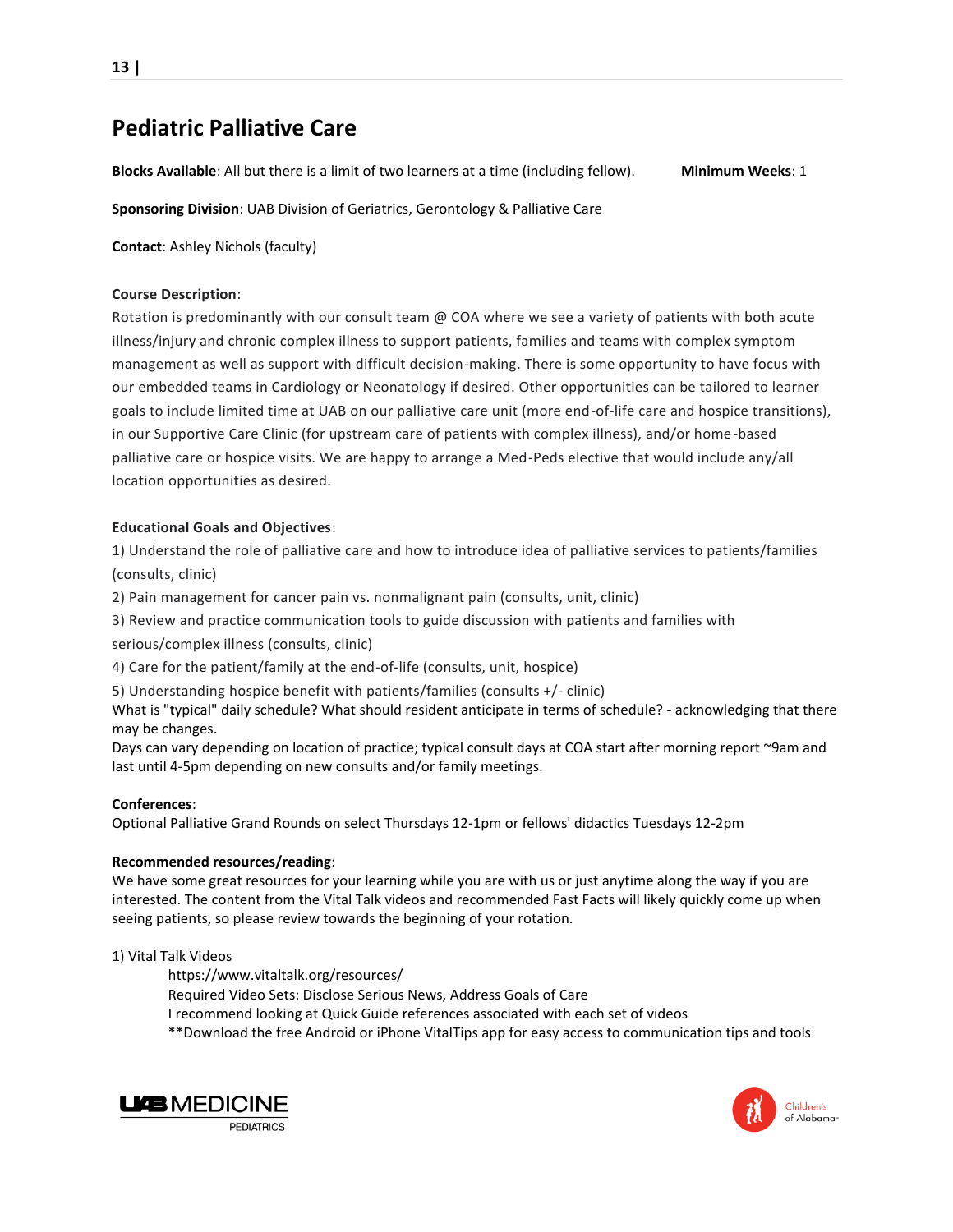- 2) Fast Facts (300+ total, 5+ recommended)
	- #15 Constipation
		- #30 Prognostication General
	- #36 Calculation Opioid Dose Conversions
	- #42 Discussing a Palliative Care Consultation
	- #82 Medicare Hospice Benefit (I)
	- \*Download the Android or iPhone app for easy access
	- \*View them free online: https://www.mypcnow.org/fast-facts
- 3) Link to access palliative articles for reading. https://uab.box.com/s/9s91f3mt10pg3uozfi72gfr8h2hfgycs
- 4) Palliative Care Leadership Center (PCLC)
	- https://www.capc.org
	- Includes many great modules on pain, communications, etc.; all are free if you make an account showing your UAB or COA affiliation (.edu email) as our hospital is a member.

#### **This elective may be of particular interest for those interested in**:

PICU, Peds Hospital Medicine, Cardiology, Neonatology, Hematology/Oncology, Neurology, Genetics, Primary Care



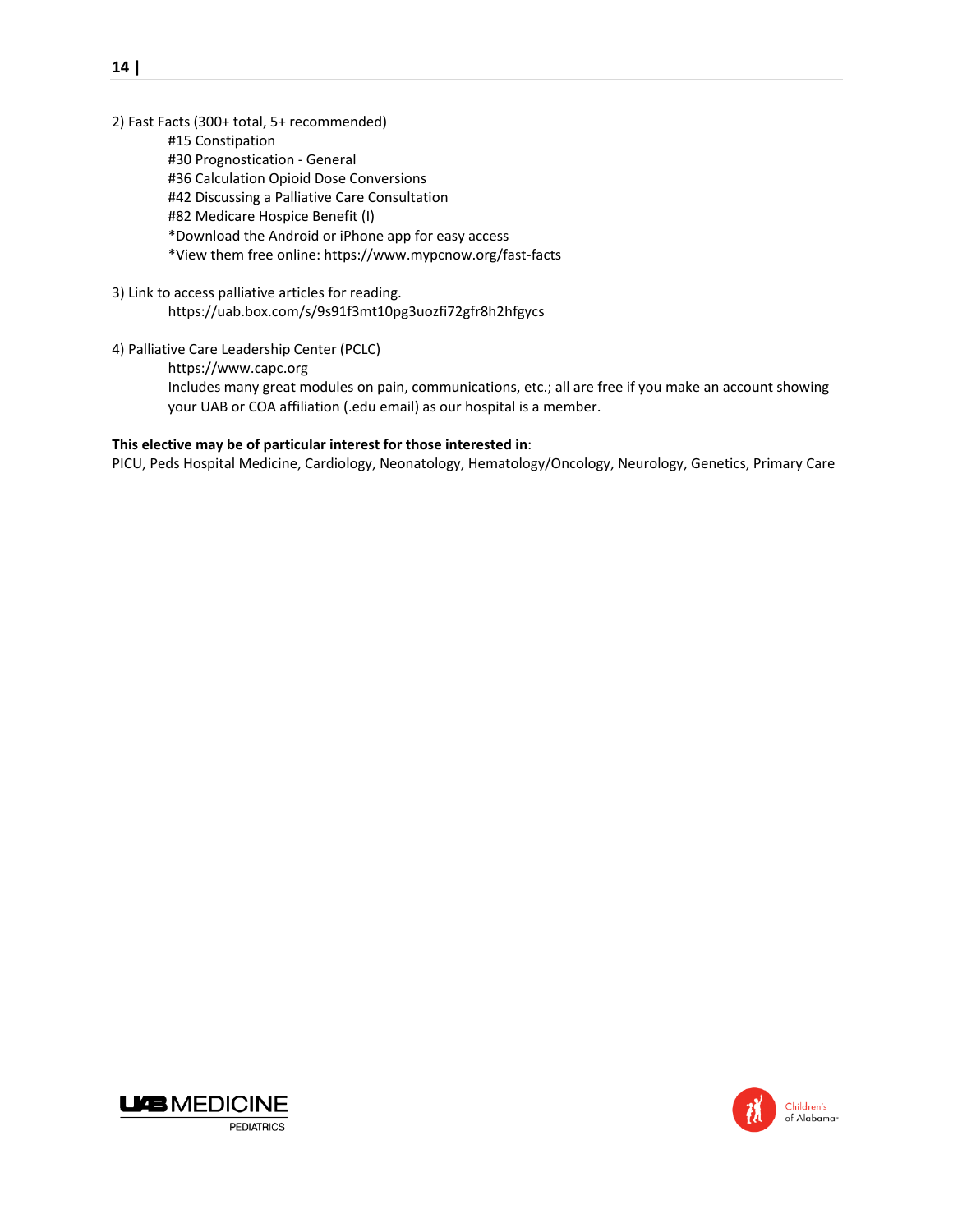# **Pediatric Rehabilitation Medicine**

**Blocks Available**: All **Minimum Weeks**: 2

**Contact**: Drew Davis (faculty)

#### **Educational Goals/Objectives**:

1. Patient Care that is compassionate, appropriate, and effective for the treatment of health problems and the promotion of health.

- The resident will be able to perform a complete history and physical on a child including a:
	- Prenatal and perinatal history
	- Developmental history
	- Educational and social history
	- complete musculoskeletal and neurological examination, including an Ashworth exam to evaluate spasticity
- Be able to treat medical conditions commonly seen in a child with a brain injury, spinal cord injury, cerebral palsy, muscular dystrophy, myelomeningocele, brachial plexus injury, and limb deficiency or amputation.
- Be able to formulate a comprehensive rehabilitation treatment plan for a child with a brain injury, spinal cord injury, cerebral palsy, muscular dystrophy, myelomeningocele, brachial plexus injury, and limb deficiency or amputation.
- Understand the role of radiographic studies in evaluating growth, progression of deformity, and development in children with certain medical conditions.

2. Medical Knowledge about established and evolving biomedical, clinical, cognate (e.g. epidemiological and social-behavioral) sciences and the application of this knowledge to patient care. The resident will:

- Know common mechanisms of injury in children with brain injury and spinal cord injury.
- Demonstrate knowledge of types of cerebral palsy and their clinical correlations.
- Understand the common ways spasticity is treated, and be able to delineate the pros/cons and ideal situation for each.
- Understand the clinical course of various muscular dystrophies and associated rehabilitation concerns.
- Describe rehabilitation issues in a child with myelomeningocele.
- Describe rehabilitation issues in a child with brachial plexus injury.
- Describe rehabilitation issues in a child with limb deficiency or amputation.

3. Practice-based Learning and Improvement that involves investigation and evaluation of their own patient care, appraisal and assimilation of scientific evidences, and improvements in patient care. The resident will:

- Review chart notes with attending physicians, to ensure comprehensive medical and rehabilitation plans are being instituted and documented properly.
- Review current literature on pertinent topics related to patient care encountered while on service.
- Review any adverse events or unexpected outcomes experienced with patient care while on service.

4. Interpersonal and Communication Skills that result in effective information exchange and teaming with patients, their families, and other health professionals.

 Communicate information related to a child's diagnosis to the family and patient in an understandable, compassionate, and age appropriate fashion.



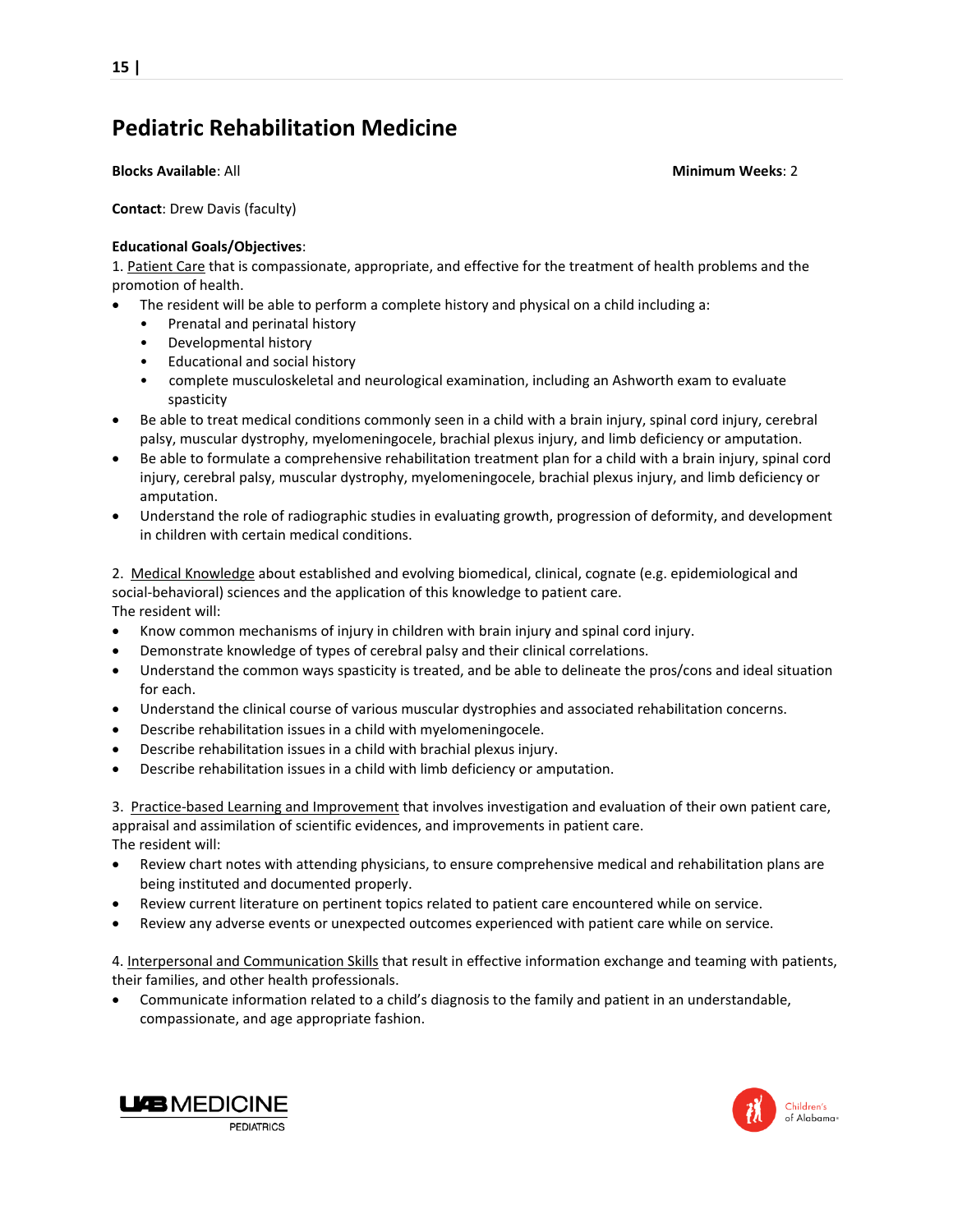- Communicate treatment options, plans, and prognosis with patient's families, and, if appropriate, patients.
- Communicate effectively with members of the pediatric rehabilitation team, including the Physical and Occupational Therapists, Speech-Language Pathologists, Therapeutic Recreation Specialists, Nursing Staff, Psychologists, Teachers, Social Workers, and other personnel through daily chart notes, weekly team meetings, and direct contact as needed.
- Communicate effectively with consulting medical services.
- 5. Professionalism, as manifested through a commitment to carrying out professional responsibilities, adherence to ethical principles, and sensitivity to diverse patient populations.
	- Demonstrate respect for patients and their families at all times.
	- Demonstrate responsibility and integrity by reporting to rounds/clinic on time, completing assigned tasks, and being conscientious with patient care.
	- Attend appropriate lectures, Journal Club, and Grand Rounds while ensuring that clinical responsibilities are attended to or checked out appropriately.

5. Systems-based Practice, as manifested by actions that demonstrate an awareness of responsiveness to the larger context and system of health care, and the ability to effectively call on system resources to provide care that is of optimal value.

The resident will:

- Understand the roles of all rehabilitation team members including Physical and Occupational Therapists, Speech-Language Pathologists, Therapeutic Recreation Specialists, Nursing Staff, Psychologists, Teachers, Case Managers, Social Workers, and other personnel.
- Understand Medicaid/Medicare/Early Intervention and their roles in patient care.
- Develop knowledge about local and national organizations that provide services to children with disabilities (Children's Rehabilitation Service, United Cerebral Palsy, Lakeshore Foundation, etc.).
- Understand the issues related to transition of medical care from pediatric to adult systems for patients with various medical conditions.

#### **Typical Day**:

- Inpatient rounds
- Consults
- Attend clinics as time allows

#### **Conferences**:

Elective participants are expected to attend those required by UAB Department of PM&R.



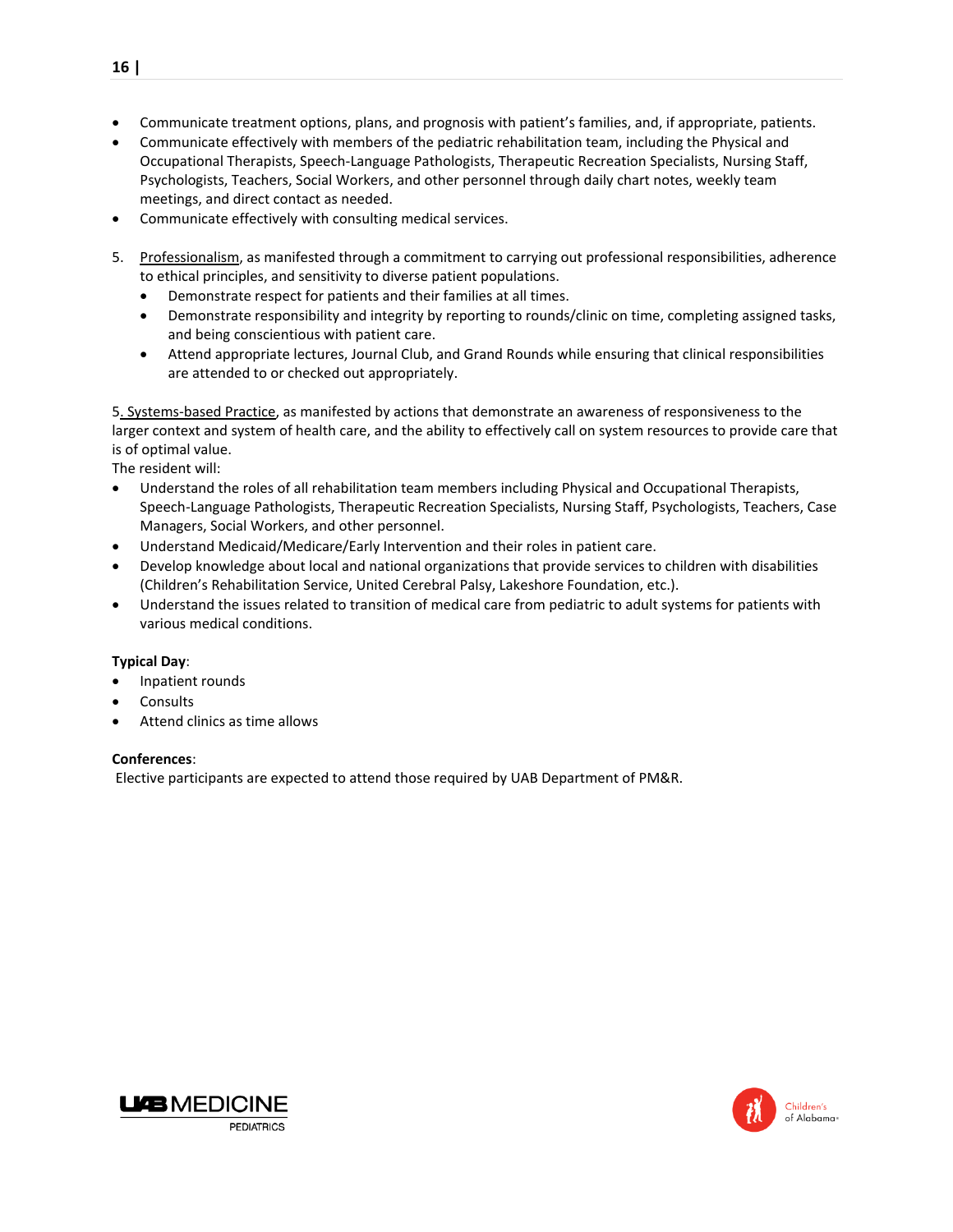## **Rheumatology Elective**

**Blocks Available**: All **Weeks:** minimum weeks 1

**Contact:** Randy Cron (faculty)

#### **Course Description:**

Designed specifically for residents who want to expand on their skills evaluating both new patients with rheumatic complaints and patients with already established disease. This includes those interested in primary care who desire to improve their capability of evaluating these patients and deciding to refer for consultation or not. The rotation focuses on learning specific aspects of rheumatologic patient history taking, basic musculoskeletal examination, indications and significance of rheumatologic lab ordering, and basics of therapeutics used to treat children with rheumatic disorders. It includes participation in both outpatient clinics and inpatient consult service with guidance from the pediatric rheumatology faculty and fellows. For those interested in this subspecialty as career, there will be opportunities to discuss various pathways of an academic pediatric rheumatologist with each of the attending physicians. There are also opportunities for authoring peer-reviewed manuscripts related to pediatric rheumatology (e.g. case series, case reports, etc.).

#### **Educational Goals and Objectives:**

- (1) Diagnose common pediatric rheumatic disorders.
- (2) Develop skills for basic pediatric joint exam.
- (3) Understand the typical rheumatologic labs ordered.
- (4) Formulate basic treatment plans for common pediatric rheumatic conditions.

#### **Typical schedule:**

8 am – clinic begins. Children's Park Place N. (CPPN), ground floor, clinic A.

Noon – Pediatric noon conference / Grand Rounds on Thursday

1 pm –4pm – clinic, except on Fridays, some afternoons will have time devoted to education by faculty/fellows (topics: e.g., basics of SLE, basics of JIA, arthritis vs arthralgia, ANA testing, cytokine storms, etc.). Topics can be tailored to individual interests of the residents.

Inpatient rounding at the discretion of attending physician on service.

#### **Conferences**:

Thursday 8 a.m. – shared rheumatology rounds with UAB adult rheumatology (West Pavilion, room D) Friday noon – shared rheumatology journal club with UAB adult rheumatology (Shelby, room 105) Friday 1:30 – 3pm (peds rheum journal club, Cassidy textbook chapter review, weekend sign out) (CPPN, suite G10)

#### **Suggested reading:**

PDFs of manuscripts relevant to patients seen in clinic and on consult service (provided by faculty/fellow) or specifically tailored to one's interests.

#### **This elective may be of particular for those interested in:**

Any aspect of pediatric rheumatology.



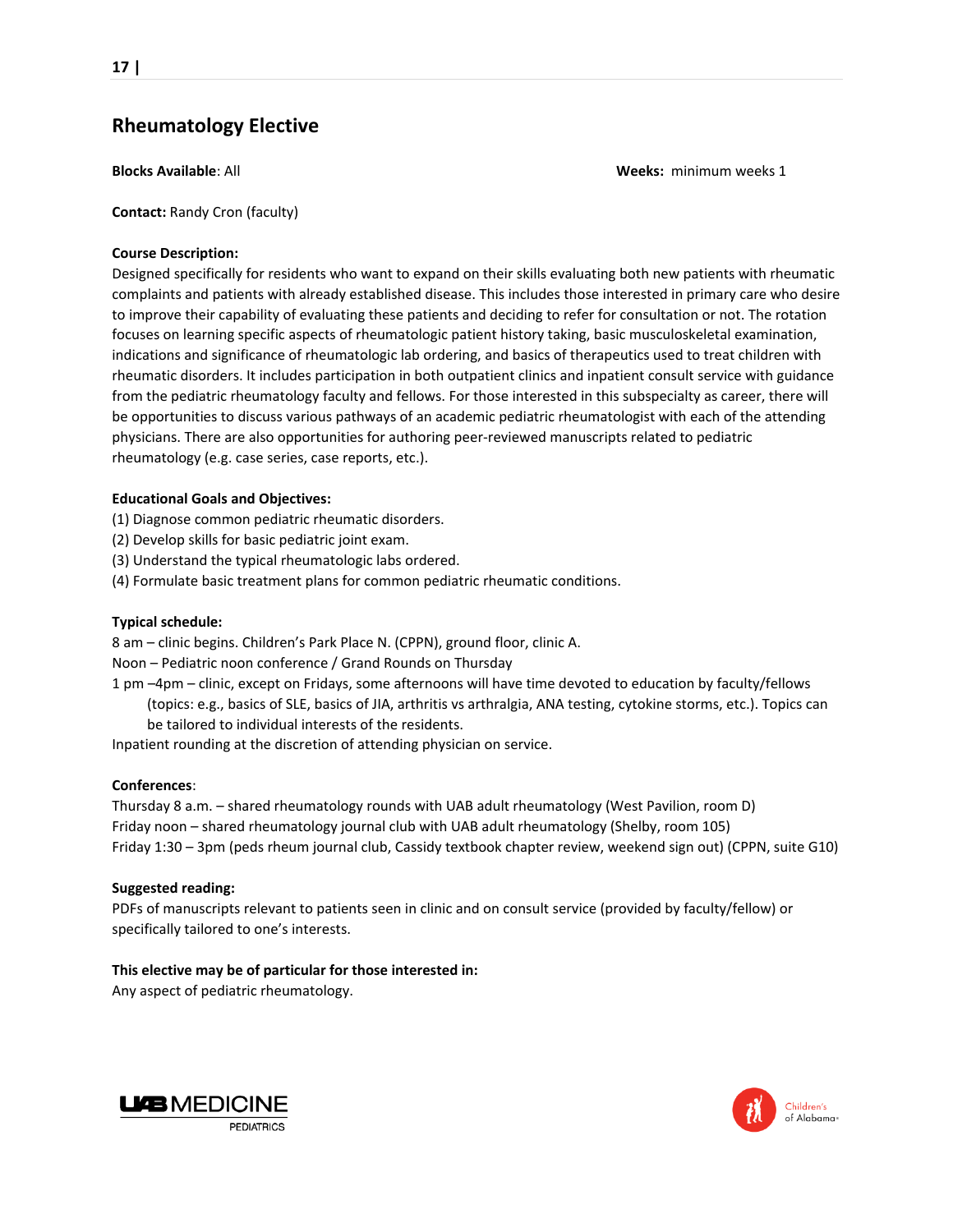# **Pediatrics Simulation**

**Blocks available**: All **Minimum Weeks**: 1

**Contact**: Nancy Tofil (faculty)

#### **Educational Goals**:

- 1. Become more familiar with placing oxygen delivery devices on patients (high flow, NC, face mask, etc.).
- 2. Become more comfortable with drawing up medications, code cart, defibrillation.
- 3. Improve interprofessional communication in role as code leader, playing role of parent, RN, RT, etc.
- 4. Improve medical knowledge, application, etc.
- 5. Become more comfortable and experienced with procedures as needed: intubation, codes, LPs, central lines, NRP, etc.

#### **Typical Schedule**:

Mondays from 10-12 we will got over sim schedule for the week. Your roles will vary from teacher, to learner to actor/actress. Your time commitment will only be during simulations.

#### **This elective may be of particular interest for those interested in**:

All careers can benefit and are welcome



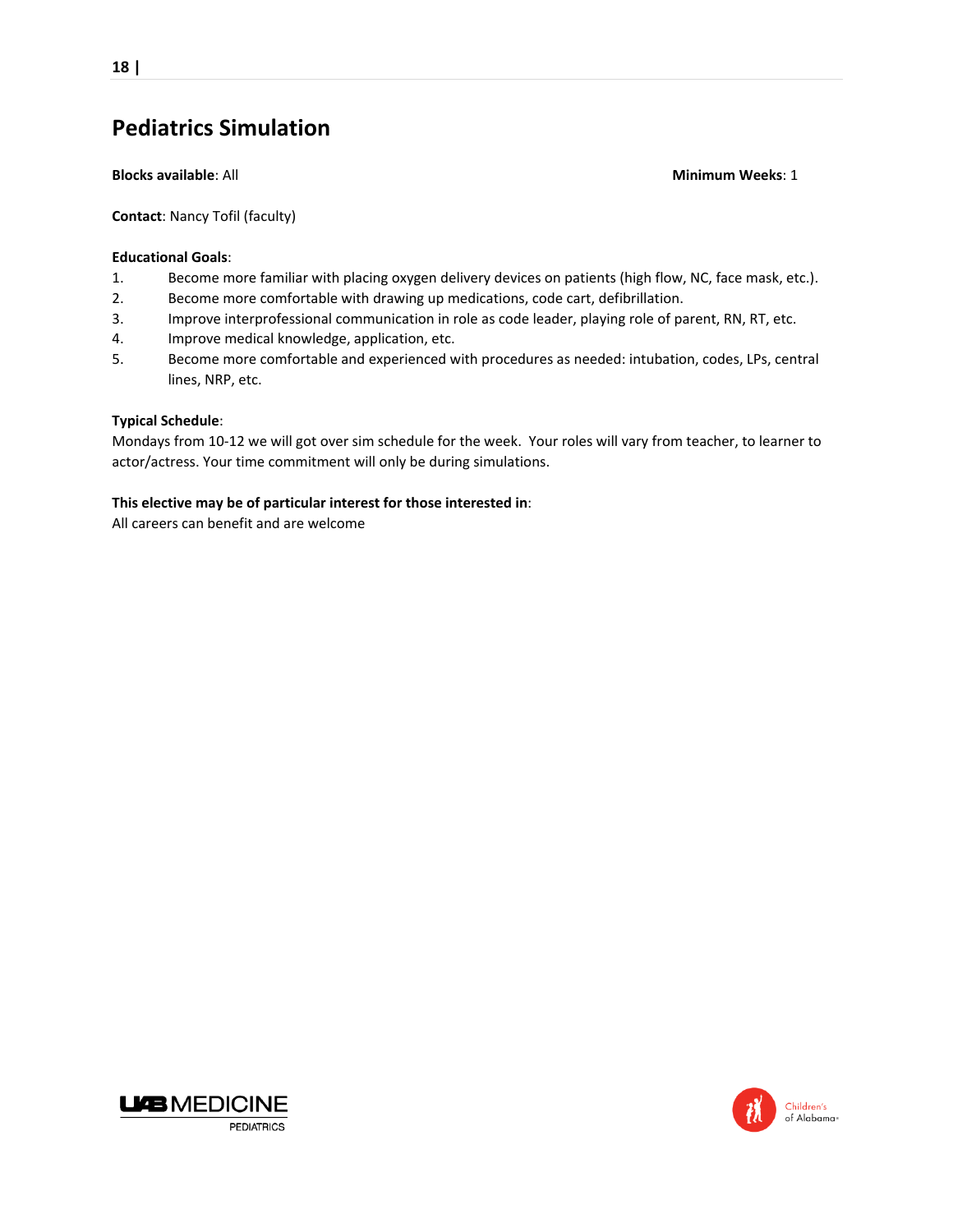# **Pediatric Urgent Care Elective Resident Rotation**

**Directors**: Dr. Terri Coco, M.D. (tcoco@peds.uab.edu) and Dr. Lynzee Head, D.O. (lhead@peds.uab.edu)

#### **Goal**:

This elective is designed to give the Pediatric Resident who is interested in learning more about the emerging field of pediatric urgent care, a more in-depth exposure to the clinical responsibilities, processes, and management of non-emergent and urgent patients.

#### **Background**:

Pediatric Urgent Care is becoming one the fast growing new pediatric subspecialties. There are 4 academic fellowships and 1 private fellowship in Pediatric Urgent Care across the country. Pediatric Urgent Care is unique in the fact that is bridges the gap between low acuity patients that may be seen in a primary care setting and slightly higher acuity of urgent illness and injury that may require an emergency department visit. There are many different types of urgent care facilities across the country including private free standing, hospital based free standing, hospital based but just outside of the ED or within the ED. The Children's of Alabama urgent care is called the Peds Pathway is located within the ED. It consists of 12 rooms with its own nurses, CAs, registration and physicians.

#### **Requirements**:

Pediatric residents must have completed 1 month of Pediatric Emergency Medicine.

#### **Elective Hours**:

This is a one month elective. It is structured for residents taking a 1 week vacation. The schedule is based on peak times of patients and procedures that present to the emergency department. Residents will be scheduled to work 3 x 8hour clinical shifts per week in the Peds Pathway from 2:00pm to 10:00pm. The resident will be assigned to one attending for the 1st four hours and a different attending the last four hours. The resident will be scheduled for 3 separate procedure shifts for 4 hours during the elective. The resident will be required to attend several clinics during the week. The resident will be assigned a Peds Pathway shift for 1 weekend day during the 3 week period. The elective schedule can be adjusted to accommodate the resident's primary care clinic day.

#### **Outline of weekly schedule**:

Week 1

- Monday- Orientation (TBD), Peds Pathway shift 2pm-10pm
- Tuesday- Headache clinic 8:30-12:00, Procedure shift in ED 4pm-8pm
- Wednesday- GI clinic 8:30-12:00
- Thursday- Peds Pathway shift 2pm-10pm
- Sunday- Peds Pathway shift 2pm-10pm

#### Week 2

- Monday- Sport Medicine (Dr. Reed Estes) Lowder Suite 402 8:00-12:00
- Tuesday- Asthma Clinic 8:30-12:00, Procedure shift in ED 4pm-8pm
- Wednesday- GI clinic 8:30-12:00
- Thursday- Peds Pathway shift 2pm-10pm
- Friday- Peds Pathway shift 2pm-10pm



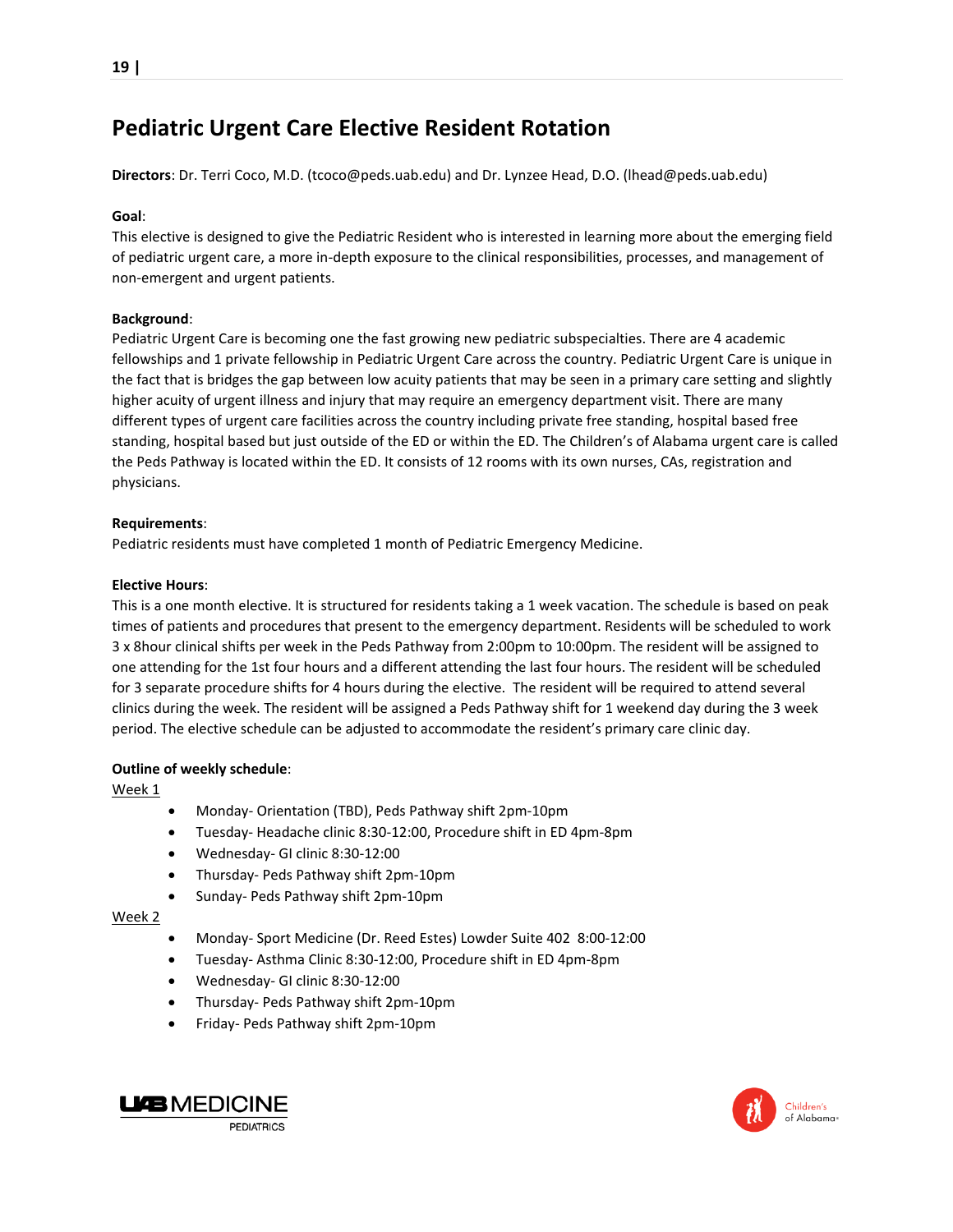- Monday- Sports Medicine 8:00-12:00, Asthma clinic 1:00-5:00
- Tuesday- Headache clinic 8:30-12:00, Procedure shift in ED 4pm-8pm
- Wednesday- Peds Pathway shift 2pm-10pm
- Thursday- Peds Pathway shift 2pm-10pm
- Friday- Peds Pathway shift 2pm-10pm

#### **Didactics**

#### Lectures:

Residents are encouraged to attend the PEM fellow Thursday conferences anytime during the hours of 8:00-12:00. Topics will be distributed at the beginning of the rotation.

#### Articles:

- Pediatric Urgent Care-New and Evolving Paradigms of Acute Care. Usha Sankrithi and Jeffery Schor. Pediatr Clin N Am 65 (2018) p1257-1268.
- Committee on Pediatric Emergency Medicine. Pediatric care recommendations for freestanding urgent care facilities. Pediatrics 2014; 133:950-3

#### Videos:

Incision and Drainage

FB nose and ear removal

Splinting- sugar tong, posterior arm and leg short and long, thumb spica, ulnar gutter

#### **Education Goals and Objectives**:

#### **Patient Care**

- Gain an understanding of the variety of ill and injured patients that present to an urgent care.
- Learn who can be safely and effectively managed in an urgent care setting and who requires transfer to a higher level of care.
- Demonstrate the ability to perform a focused history and physical related to the chief complaint.
- Under direct guidance of the supervising attending, carry out management plans
- Appropriately document patient encounter for level of care in a timely fashion
- See 1 to 2 patients per hour
- Determine appropriate disposition, discuss discharge instructions with caregivers in an appropriate level language, and return precautions.
- Learn how to address socioeconomic barriers to providing care (i.e.-drug choice, follow-up,

transportation)

#### **Medical Knowledge**

- Learn the differential diagnosis, diagnostic and therapeutic plans of presenting problems within the scope of urgent care practice.
- Lean to interpret appropriate radiologic and laboratory studies
- Understand the role of consultants in the pediatric urgent care setting
- Demonstrate the ability to perform the following procedures
	- Laceration repair (sutures and medical glue)



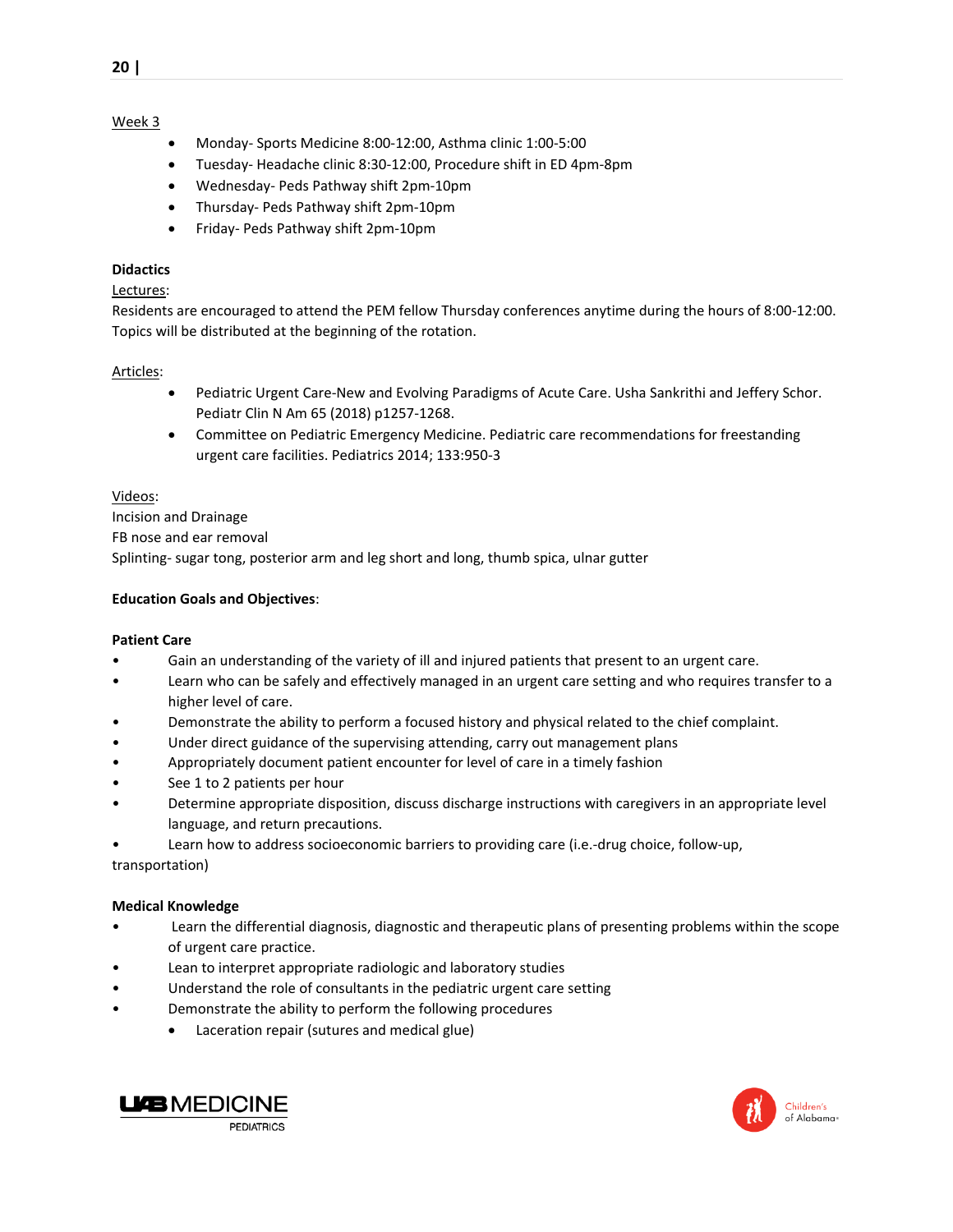- Foreign body removal (skin, nose, ear)
- Incision and drainage
- Trephination of nail
- Fluorescein of eyes
- Nursemaids reduction
- Splinting
- Light to moderate sedation

#### **Practice Based Learning and Improvement**

- Learn to investigate and evaluate patient care practices through appraisal of the literature, assigned readings, and assimilate this information in order to make appropriate patient management decisions.
- Review current information from all sources
- Evaluate their own performance, identify gaps in knowledge and target their learning to fill these gaps
- Learn from error
- Accept and incorporate feedback

#### **Systems-Based Practice**

- Practice cost-effective health care and resource allocation
- Advocate for quality patient care and assist patients in dealing with system complexities
- Collaborate with other health care providers to facilitate orderly and effective transfer from one care environment to another
- Demonstrate appropriate referral and consultation practices
- Coordinate recommendations from consultants
- Communicate effectively with members of other departments to facilitate efficiency in obtaining tests and procedures
- Demonstrate advocacy for patients within the health care system

#### **Interpersonal Communications**

- Effective communication with patients and their families in language they can understand
- Communicate with patients from a wide range of backgrounds
- Learn effective communication with clinical and clerical staff
- Behavior that is compassionate and respectful at all times

#### **Professionalism**

- Maintain confidentiality of patient information according to the hospital and HIPAA regulations
- Act in the best interest of the patient
- Exhibit a caring and respectful demeanor at all times
- Exhibit sensitivity to cultural diversity
- Observe professional standards of dress
- Arrive on time for shifts
- Demonstrate awareness of personal limitations and ask for help when appropriate

#### **Evaluations**

Acceptable performance will be dependent on attendance and acceptable performance for level on all six ACGME competency areas.



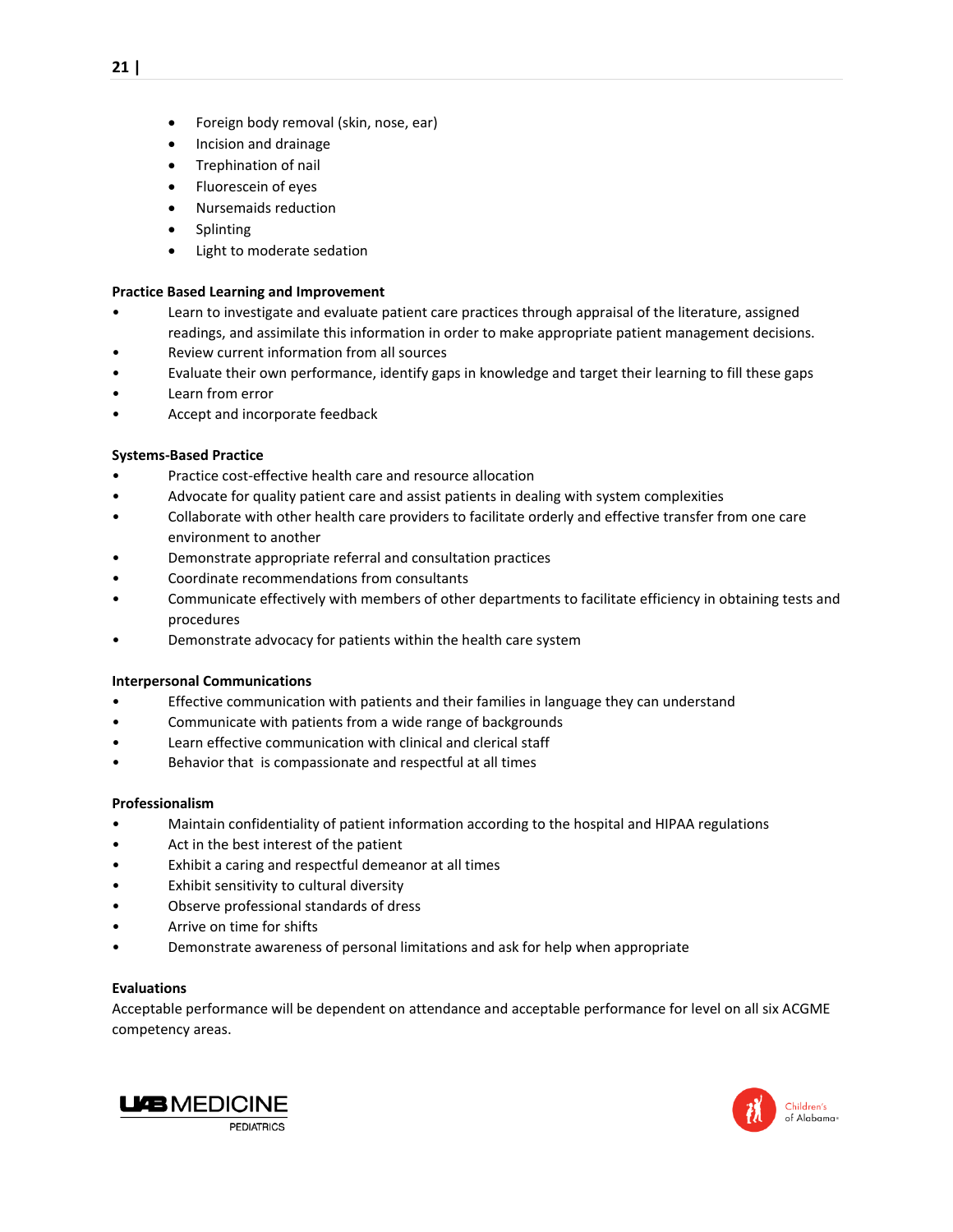# **Point-of-Care Ultrasound (POCUS) Resident Elective**

**Blocks Available**: All **Minimum Weeks**: 2

**Sponsoring Division**: Pediatric Emergency Medicine

**Contact(s)**: Dr. Mark Baker (PEM faculty), Dr. James Statler (PEM Fellow PGY-6), Dr. Stephen Ruffenach (PEM Fellow PGY-6)

#### **Educational goals and objectives**:

- 1. Introduction to ultrasound basics and 'knobology'
- 2. Module-based training of ultrasound anatomy and diagnosis
- 3. Ultrasound image review guided by EM/PEM Attendings
- 4. Hands-on ultrasound experience in the Pediatric Emergency Department

#### **Typical daily schedule**:

What should resident anticipate in terms of schedule? - acknowledging that there may be changes. The schedule is variable and will be based on a customized calendar made with the resident and supervisors at the beginning of the elective. Participating residents will be required to attend US image review that is held every Monday (1 session for 2 week elective and 2 sessions for 3-4 week elective). Goal of at least 25 scans (2-week) and 40 scans (3-4 week) which is equivalent to roughly 10 hours per week broken up into 2-4 hour blocks. The module-based learning will be self-directed during time not spent at image review or scanning in the ED.

#### **Conferences**:

Please include day of week, time, and location. If optional, please note that. Participating residents will be required to attend US image review that is held every Monday (1 session for 2 week elective and 2 sessions for 3-4 week elective). The review is held in the Hillman Building in the UAB EM Conference room at 10am.

#### **Recommended resources/reading**:

The primary texts to supplement the elective are *Handbook of Critical Care & Emergency Ultrasound* by Carmody, Moore and Feller-Kopman (available online via Lister Hill) and *Introduction to Bedside Ultrasound* by Dawson and Mallin (provided as an E-Book at the start of the elective. There are also a variety of other online resources for supplemental reading that will be provided at the beginning of the elective.

#### **This elective may be of particular interest for those interested in**:

This rotation will be most beneficial for residents interested in Pediatric Emergency Medicine and Pediatric Critical Care though with the increasing use of bedside ultrasound in all fields of medicine any resident could benefit from this curriculum. Additionally, we allow customization of the schedule/content based on clinical interests.



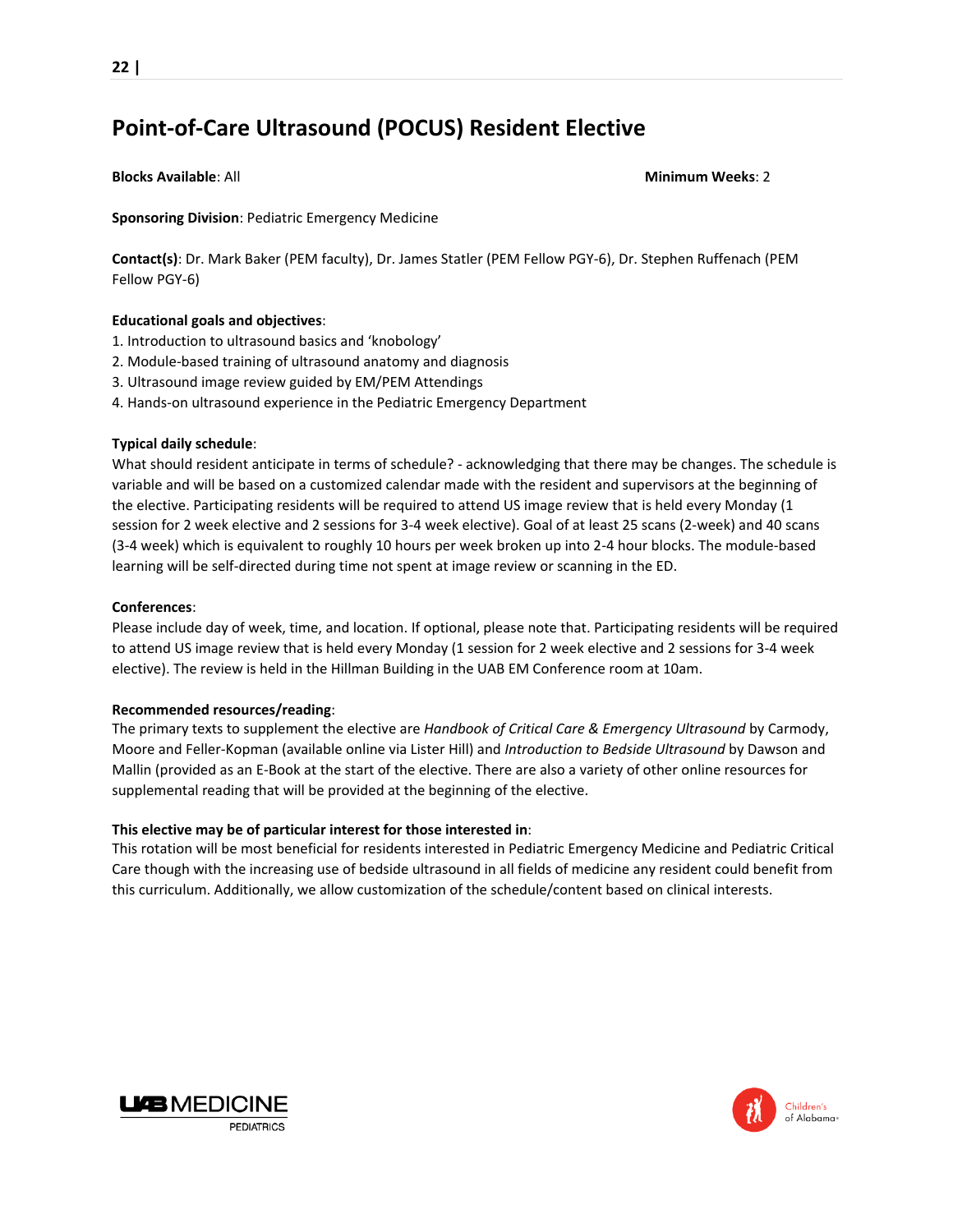# **Pulmonary Elective**

**Blocks Available**: All **Minimum Weeks**: 1

**Contacts:** Win Hoover (faculty), Brett Turner (faculty)

#### **Course Description**:

The pulmonary elective is designed to give residents additional exposure to pediatric pulmonary medicine pathology, evaluation and treatment modalities. This rotation is flexible and can/will include a variety of outpatient general pulmonary and sub-specialty pulmonary clinic exposure, relevant pulmonary radiology, pulmonary function testing, airway clearance strategies, and bronchoscopy (if interested).

#### **Educational Goals and Objectives**:

1. Expand knowledge of common pediatric pulmonary diseases through outpatient work-up and management.

2. Experience complex interdisciplinary outpatient management of chronic lung disease (Cystic Fibrosis, Bronchopulmonary Dysplasia, Chronic respiratory failure with technology dependence, Primary Ciliary Dyskinesia, Asthma, among others).

3. Complete pulmonary function testing and understand basic interpretation.

4. Participate in flexible airway bronchoscopy and understand the role for bronchoscopy in pulmonary patients.

5. Advance knowledge and understanding in asthma care and treatment strategies.

#### **Typical Daily Schedule**:

- 8:30-11:30
- 1:00-4:30

#### **Conferences**:

- Daily resident conferences including morning report and noon conferences
- Divisional education conferences are Friday AM at 8:00



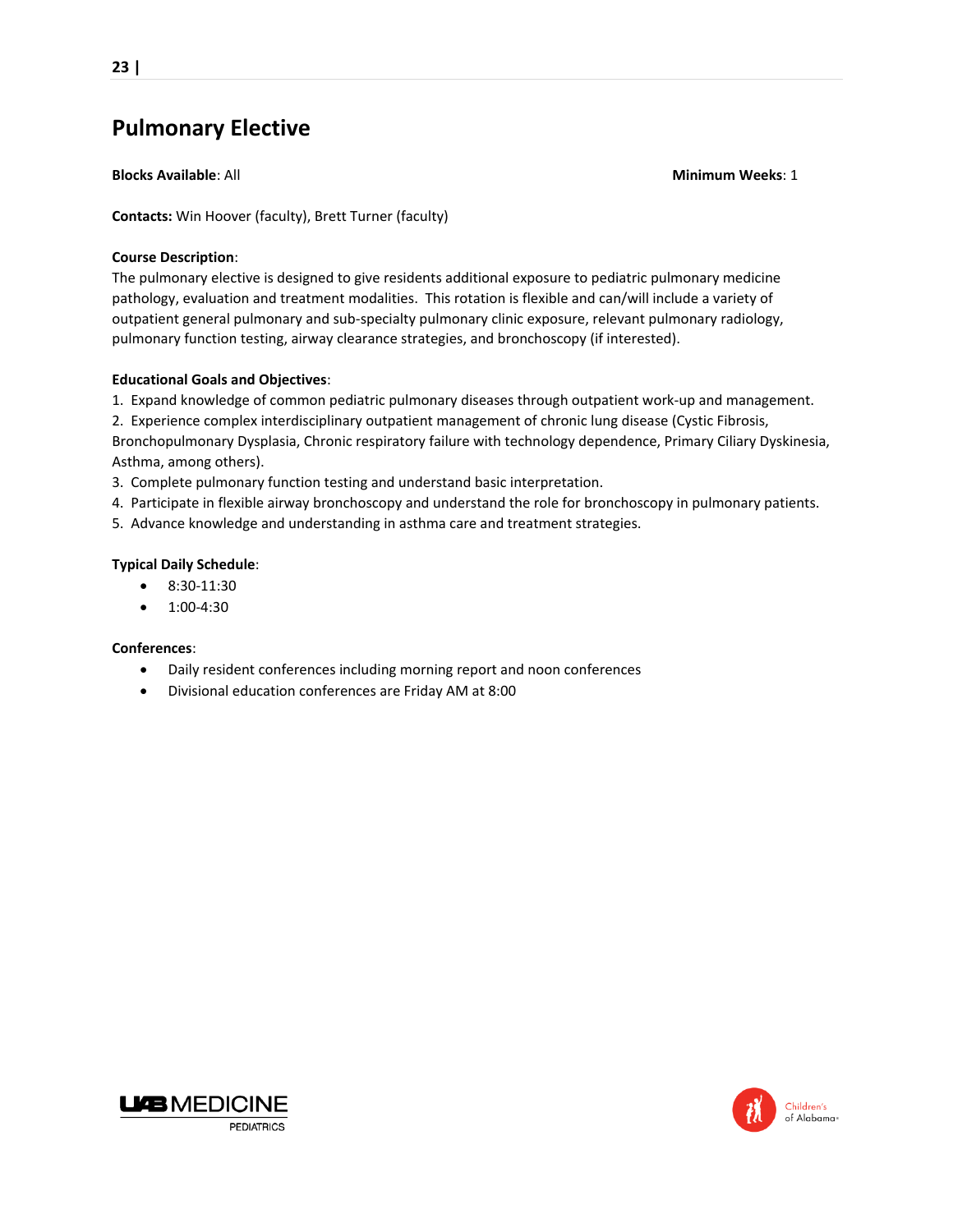# **Quality Improvement Elective**

**Blocks Available**: All **Minimum Weeks**: 1

**Sponsoring Division**: Pediatric Hospital Medicine

**Contact**: Adolfo Molina (Faculty), Susan Walley (Faculty)

#### **Educational Goals and Objectives**:

- 1. Develop a basic understanding of QI methodology and tools including:
	- a. Run chart
	- b. Control chart
	- c. Fishbone diagram
	- d. Key driver diagram
- 2. Complete the Institute of Healthcare Improvement basic certificate
- 3. Gain a basic understanding of process mapping and map a hospital process
- 4. Develop a SMART aim statement and measures for a potential project
- 5. Accomplish personal goals for QI project

#### **Typical daily schedule**:

Sample monthly calendar available upon request

#### **Conferences**:

- Will schedule for certain in hospital acquired condition committee meetings
- Daily Safety Briefing
- Other scheduled conferences and meetings as time permits

#### **Recommended resources/reading**:

- Understanding Variation: The Key to Managing Chaos by Donald J. Wheeler
- IOM report To Err is Human
- IOM report Crossing the Quality Chasm
- Peter Scholtes The Team Handbook
- Atul Gwande The Checklist Manifesto
- Robert Wachter Understanding Patient Safety

#### **This elective may be of particular interest for those interested in**:

The overall goal of this elective is to equip residents with skills and advanced QI background needed to actively participate, develop, and eventually lead a QI project. These skills are useful for any field of pediatric medicine with particular utility in hospital-based practices.



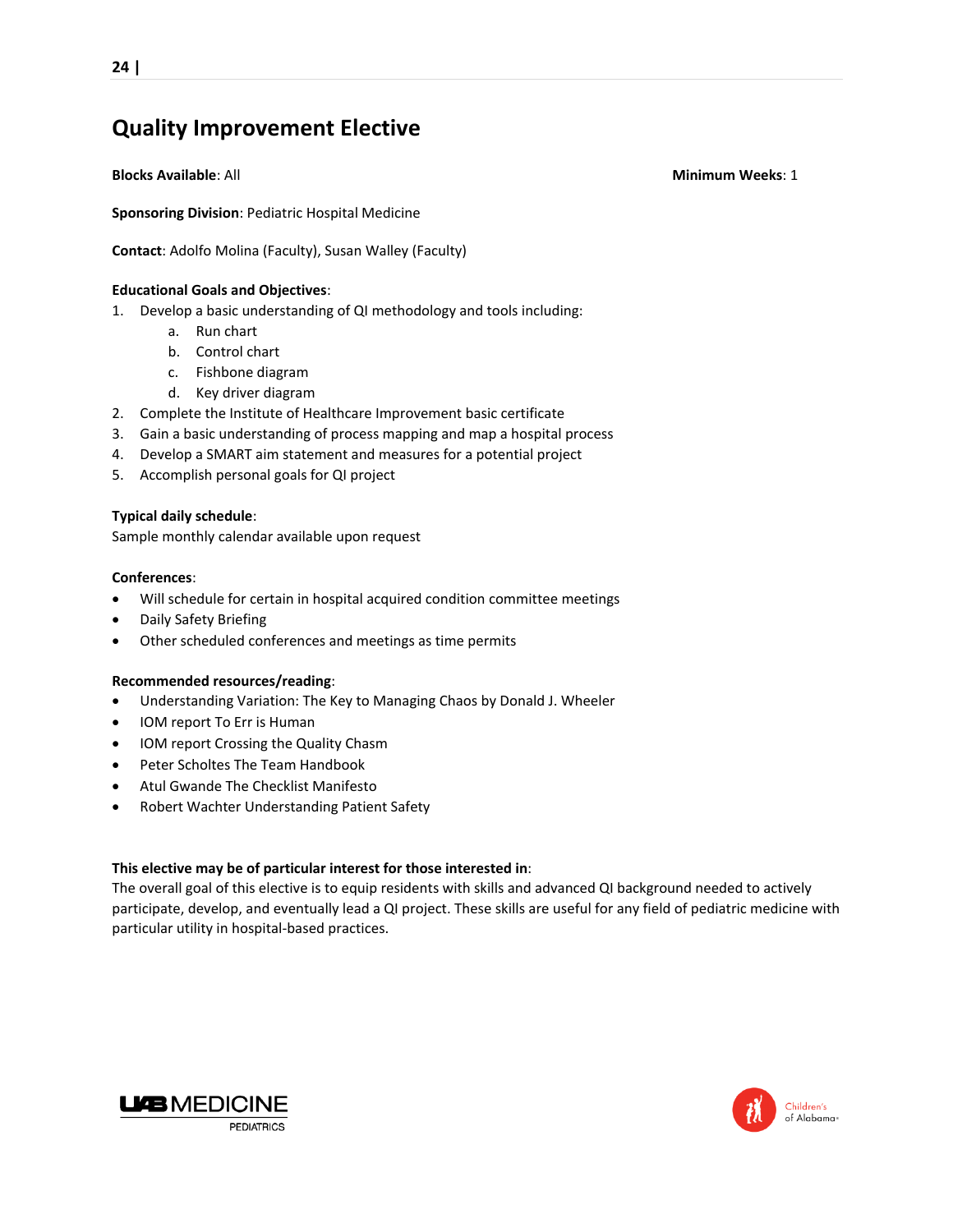# **Sleep Medicine**

**Blocks available**: All **Minimum Weeks**: 2

**Sponsoring Division**: Division of Pediatric Pulmonary and Sleep Medicine

**Contact**: Krisztina Harsanyi (faculty)

#### **Educational Goals/Objectives**:

During sleep medicine elective rotation, the resident should become more familiar with:

- 1.) Elements of the patient's history and physical exam that raise concern about a sleep disorder.
- 2.) Etiologies of interrupted sleep and reduced sleep efficiency, e.g. obstructive apnea/hypoventilation,
- central sleep apnea, periodic limb movement disorder, depression/anxiety and parasomnias.
- 3.) Common daytime manifestations of a child with sleep disordered breathing: morning headaches, hyperactivity, hypersomnolence, attention or learning problems, behavioral/mood problems, etc.
- 4.) Nighttime symptoms of sleep disordered breathing, e.g. sleep disruption, snoring, mouth breathing, witnessed breathing pauses, frequent parasomnias, secondary nocturnal enuresis, etc.
- 5.) Management of a pediatric patient with obstructive sleep apnea.
- 6.) Main indications for polysomnography.

7.) Key aspects of polysomnogram: EEG (monitoring sleep stages; detecting abnormal discharges or seizures), respiratory monitoring (recording respiratory rate, snoring, chest and abdominal wall excursion, oxyhemoglobin saturation, end-tidal CO2), recording leg movements.

- 8.) Diagnosis and management of behavioral insomnia of childhood.
- 9.) Diagnosis and management of circadian rhythm disorders, narcolepsy another hypersomnias.

#### **Typical Day**:

- Observe sleep study readings by various sleep medicine faculty each morning beginning at 7:30 a.m. (5th FL, Dearth; Sleep Disorder Center)
- Attend sleep clinics and CPAP clinics (Monday through Friday; Clinic 6; AM and PM clinics). Detailed clinic schedule will be provided at the start of rotation)

#### **Conferences**:

Sleep medicine lectures: core didactic lecture or journal club on Fridays at 1 pm Location: Pulmonary Conference Room; Lowder, Suite 620 (currently on Zoom)

#### **Recommended resources/reading**:

Jodi A. Mindell and Judith A. Owens: A clinical guide to pediatric sleep; diagnosis and management of sleep problems. Wolters Kluwer, 2015.

#### Additional Resources

- American Academy of Sleep Medicine (AASM) website
- National Sleep Foundation website
- Pediatric Sleep Education Modules website



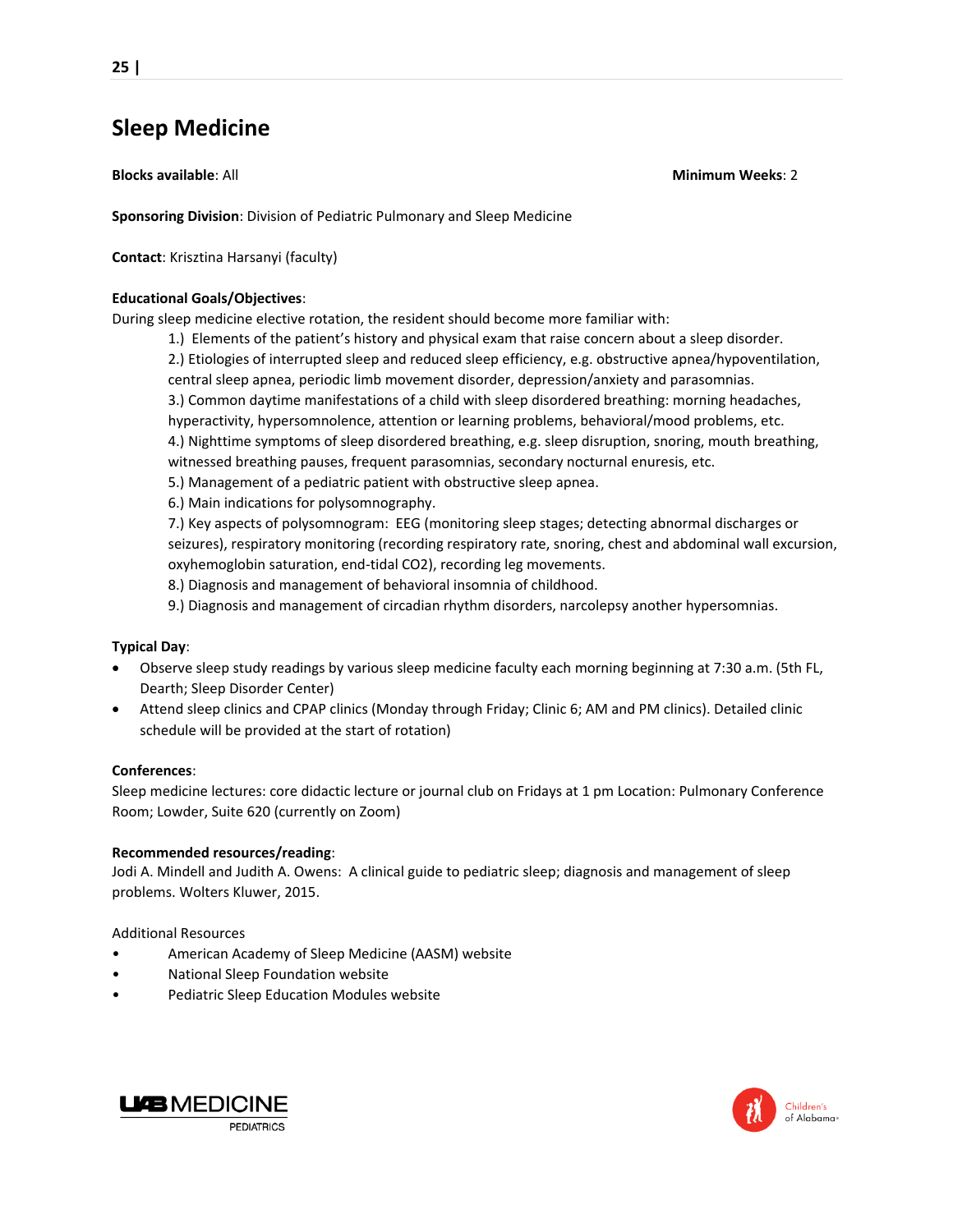#### **This elective may be of particular interest for those interested in**:

Sleep Medicine (sleep medicine fellowship can follow pediatric residency!), Pulmonary medicine, Neurology, Developmental medicine, Endocrinology



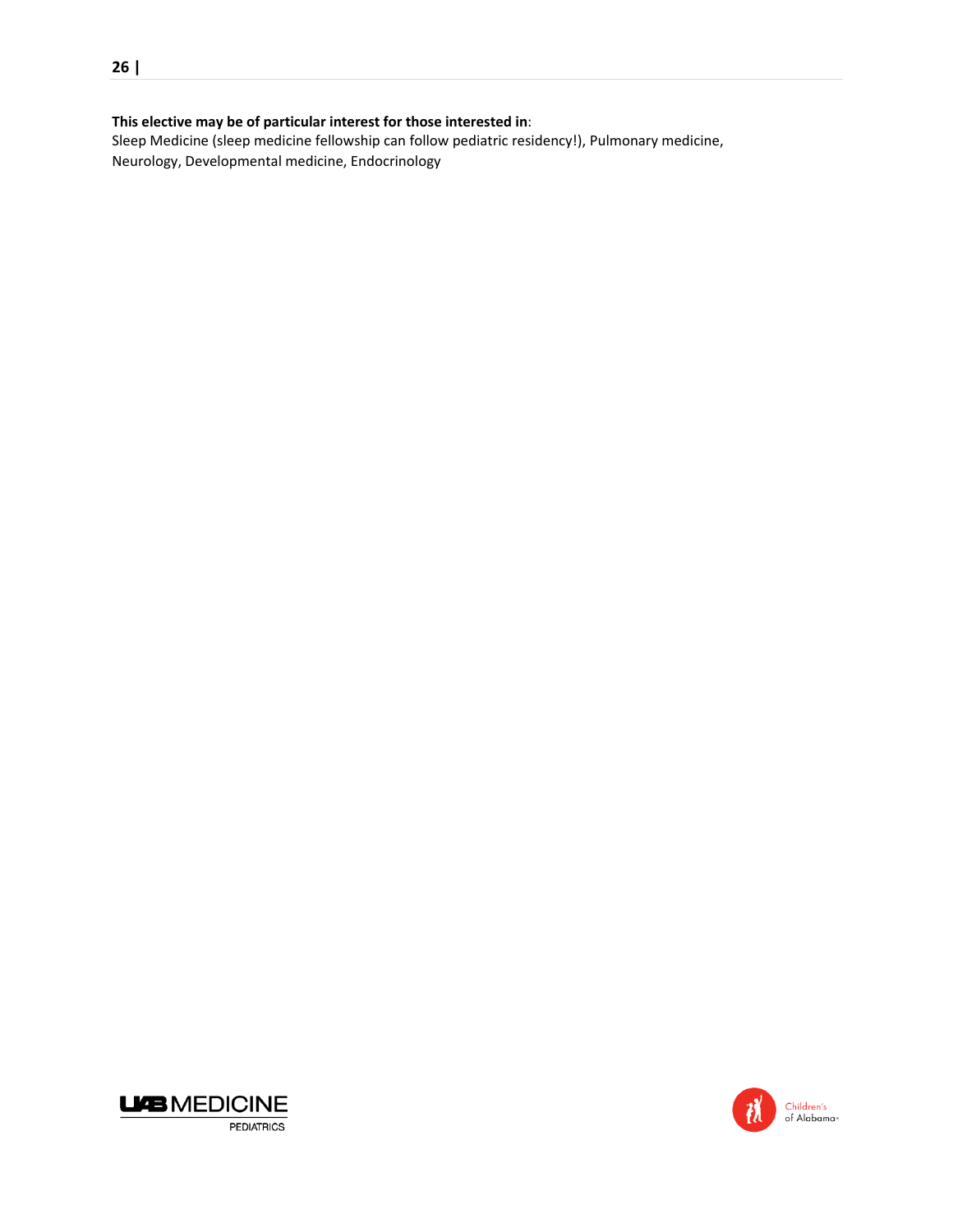## **Teaching/MedEd Elective\***

#### **\* see Appendix A for additional details**

**Blocks Available**: All **Minimum Weeks: 1**

**Director**: Erinn Schmit (faculty)

**Sponsoring Division**: Pediatric Hospital Medicine

#### **Course Description**:

This elective is designed to introduce residents to adult learning principles and techniques for successful teaching. Residents will have opportunity to practice these concepts during hands on teaching opportunities during the rotation.

#### **Educational Goals and Objectives**:

- 1. Residents will be introduced to a basic background in educational and learning theory
- 2. Residents will enhance teaching skills through observation and hands-on practice
- 3. Residents will, through reflective practice, enhance further independent development of educational skills.

#### **Typical Schedule**:

Residents will choose from a menu of options including teaching observations, videos and articles to enhance teaching skills, and delivering teaching sessions. It is largely a self-paced curriculum with a required number of credits but offers considerable flexibility

#### **Conferences:**

Residents will choose which conferences they would like to attend, and if they complete a teaching evaluation will get course credit for attendance. These include morning report, noon conference, grand rounds, and some other options including medical student conferences and med-peds conferences.

#### **Recommended resources/reading**:

There will be a menu of options to complete during this customizable elective which will include multiple articles and reflective writing as part of the coursework. Examples include:

- Michael B. Pitt & Jay D. Orlander (2017) Bringing mini-chalk talks to the bedside to enhance clinical teaching, Medical Education Online, 22:1, 1-7,
- Irby, D. M., & Wilkerson, L. (2008). Teaching when time is limited. Bmj, 336(7640), 384-387
- Thomas, J. D., & Arnold, R. M. (2011). Giving feedback. Journal of palliative medicine, 14(2), 233-239

#### T**his elective may be of particular interest to those interested in**:

Any academic field (pediatric hospital medicine, emergency medicine, critical care, pulmonary, heme/onc, nephrology, endocrine, gastroenterology, rheumatology, infectious disease, allergy/immunology, academic pediatrics) in which future positions will include learners such as medical students, residents, and/or fellows



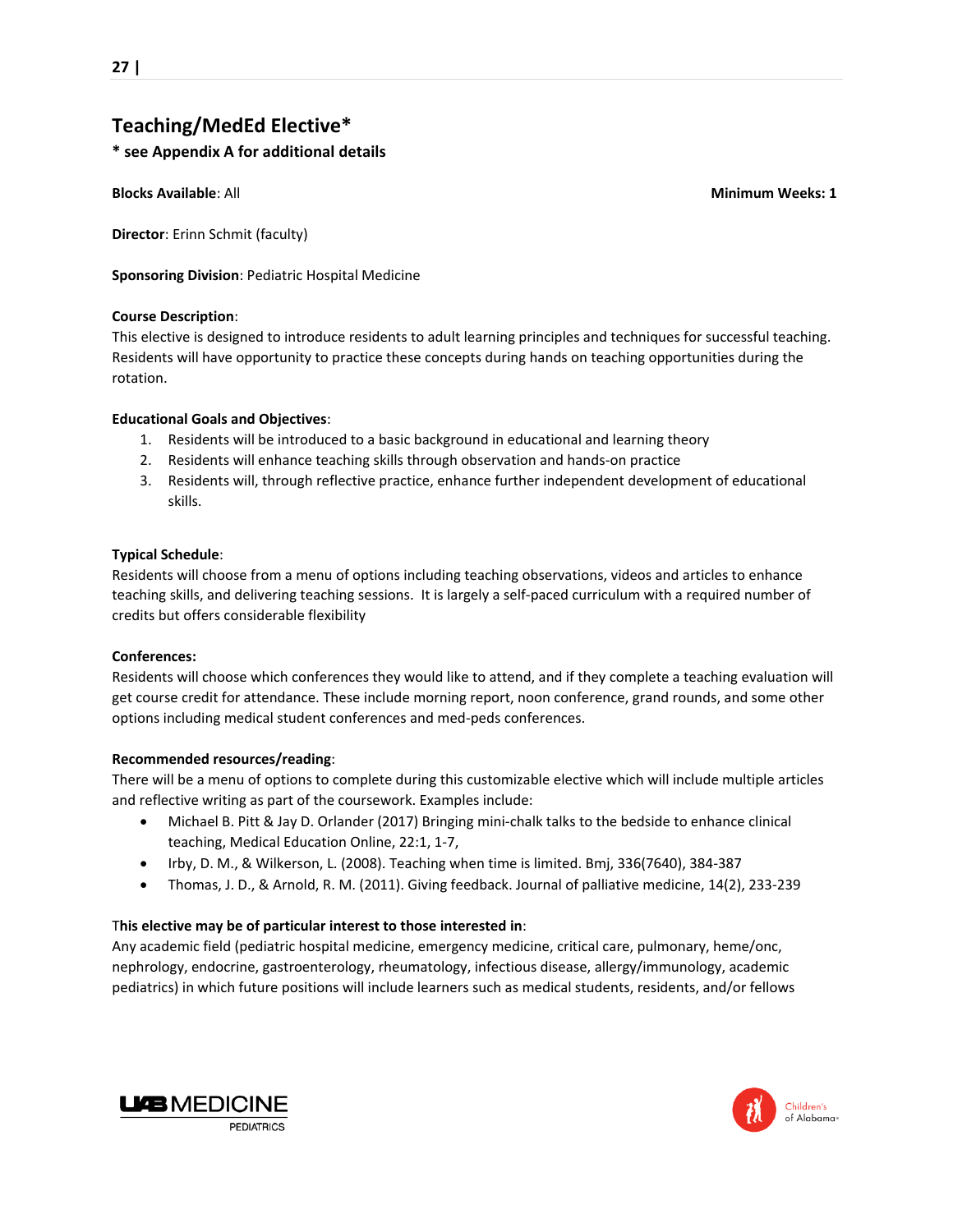# **Wellness**

**Blocks Available**: All **Minimum Weeks**: 3

**Director**: Christina Cochran (faculty)

**Sponsoring Division**: Pediatrics/Pediatric Emergency Medicine

#### **Course Description**:

The primary goal of the wellness elective is to equip residents with knowledge and skills that will benefit their wellbeing throughout training and into future practice. During the rotation, residents will define and work towards personal, professional, and community wellness goals. In addition, residents will complete an individualize wellness plan to be used as a template for ongoing wellness throughout training and after.

#### **Educational goals and objectives**:

- 1. Develop skills to maintain healthy lifestyle during residency
- 2. Develop skills to manage stress and fatigue in a healthy manner
- 3. Foster wellbeing among the pediatric residents